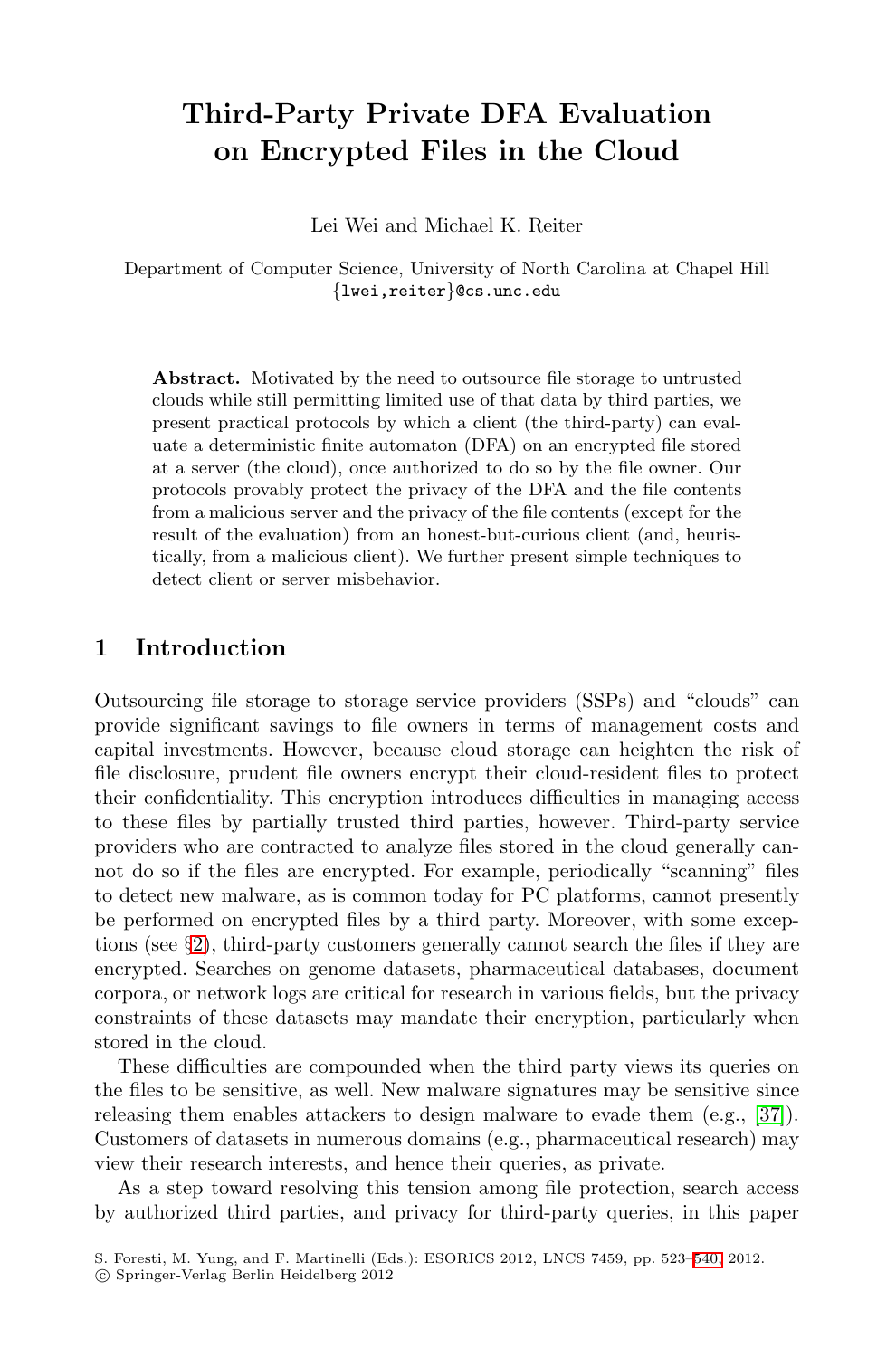we introduce protocols by wh[ich](#page-16-2) [a](#page-16-1) third-party (called the "client") can perform private searches on encrypted files (stored at the "server"), once it is authorized to do so by the file owner. The type of searches that our protocols enable is motivated by the scenarios above, which in many cases involve pattern matching a file against one or more regular expressions. Multi-pattern string matching is especially common in analysis of content for malware (e.g., [31,24]) and also is commonplace i[n](#page-2-0) searches on genome data, for example. In fact, there are now a number of available genome databases (e.g., [1,2]) and accompanying tools for multi-pattern matching against them (e.g., [6]). With the goal of improving privacy in such applications, we develop protocols to evaluate a deterministic finite automaton (DFA) of the client's choice on the plaintext of the encrypted file and to return the final state to the client to indicate which, if any, of the patterns encoded in the DFA were matched. We stress that while there is much work on secure two-party computation including the specific case of private DFA evaluation on a private file (see  $\S2$ ), few works have anticipated the possibility that the file is available only in encrypted form. This setting will become more common as data-storage outsourcing grows.

The security properties we prove for our protocols include privacy of the DFA and file contents against arbitrary server adversaries, and privacy of the file (except what is revealed by the evaluation result) against honest-but-curious client adversaries. Though our proofs are limited to only honest-but-curious client adversaries, we also provide heuristic justification for the security of our protocols against arbitrary client adversaries. Our protocols appear to be extensible with standard techniques to provably protect file privacy against arbitrary client adversaries, but we stop short of doing so in light of the substantially greater cost it would impose and our motivating scenarios involving third parties that the file owner must authorize and so presumably trusts to some extent. We do, however, discuss efficient heuristics to detect a misbehaving client or server that highlight new opportunities in the cloud storage setting.

A central observation that facilitates our protocols is that a DFA transition function can be encoded as a bivariate polynomial over the ring of an additively homomorphic encryption scheme with which the file characters are encrypted. In our protocols, the client, who has this polynomial as input, and the server, who has the encrypted file as input, obliviously perform DFA state transitions by jointly evaluating this polynomial. Neither party learns the current state at any point of the protocol execution; instead, they share the current state at each step, requiring that the [p](#page-4-0)olynomial be adapted in each round to accommodate this sharing.

We believe our protocols will be efficient enough for many practical scenarios. They support evaluation of any DFA over an alphabet  $\Sigma$  on any file consisting of  $\ell$  symbols drawn from  $\Sigma$ , and require the file to be stored using  $\ell m$  ciphertexts where  $m = |\Sigma|$ . Since m is a multiplicative factor in the storage cost, our protocols are best suited to small alphabets  $\Sigma$ , e.g., bits  $(m = 2)$ , bytes  $(m = 256)$ , alphanumeric characters  $(m = 36)$ , or DNA nucleotides  $(m = 4$  for "A", "C", "G", and "T"). Specifically, in §4, we present a protocol that leverages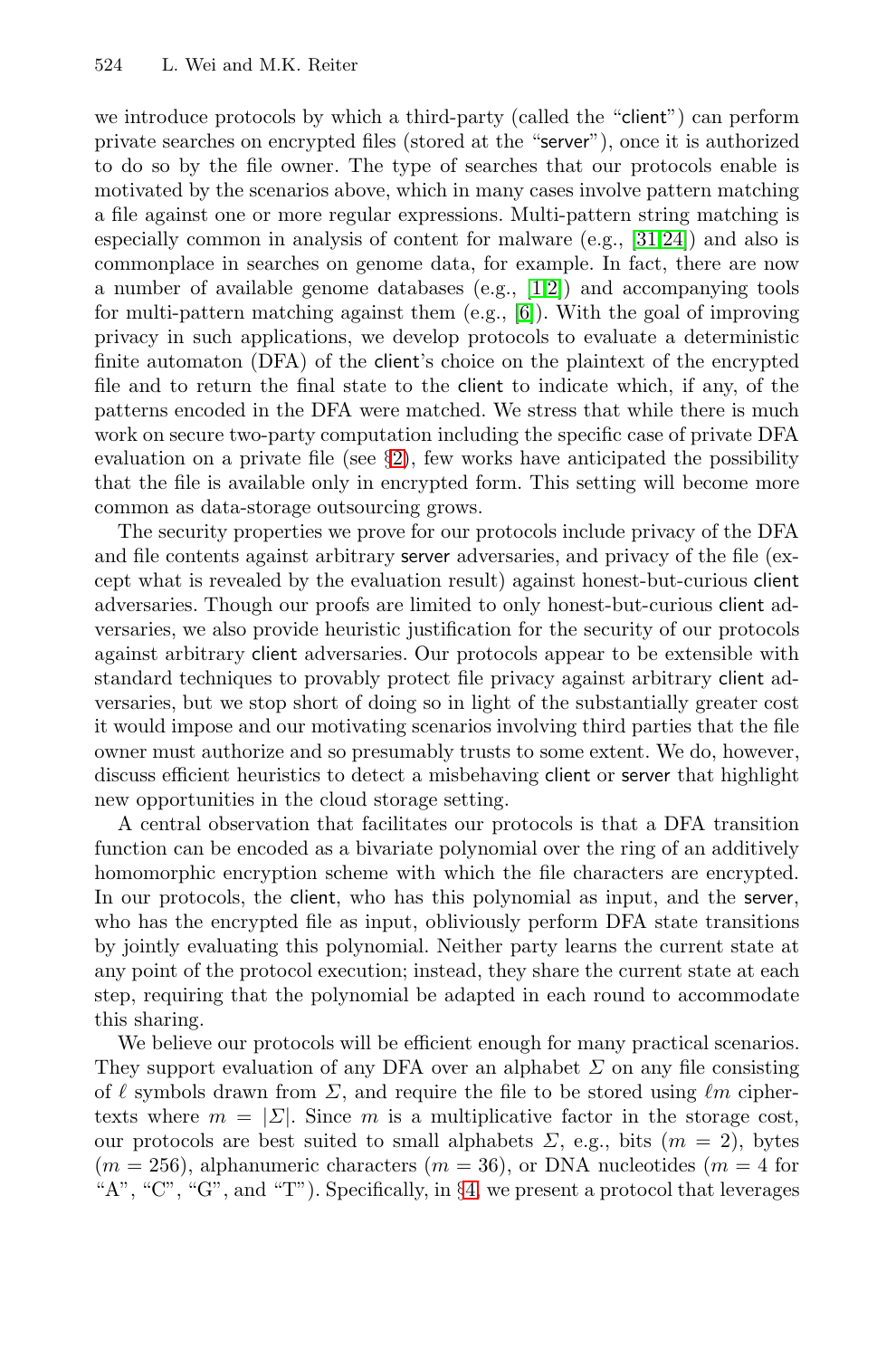<span id="page-2-0"></span>additively homomorphic encryption (e.g., [28][\)](#page-2-0) [a](#page-2-0)nd transmits  $O(\kappa \ell nm)$  bits, for  $\kappa$ a security parameter, to evaluate a DFA of n states. In §5, we leverage additively homomorphic encryption that also supports *one* homomorphic multiplication of ciphertexts (e.g., [8]) to construct a protocol that transmits only  $O(\kappa \ell(n+m))$ bits. Our techniques could also be utilized with fully homomorphic encryption to produce a noninteractive protocol with a communication cost of  $O(nm)$  fully homomorphic cip[hert](#page-17-2)exts and, in particular, that is inde[pen](#page-17-3)[den](#page-17-4)t of the file length  $\ell$ . Before describing our protocols, we discuss related work in §2 and clarify our goals in §3.

# **2 [R](#page-16-3)[el](#page-16-4)[at](#page-17-5)[ed](#page-17-6) Work**

The functionality offered by [our](#page-17-7) [p](#page-16-5)[rot](#page-17-8)ocols could be implemented with general "computing on encrypted data" [30] or two-party secure computation [36,18]. These techniques tend to yield less efficient protocols than one designed for a specific purpose, and our case will be no exception. The former achieves compu[ta](#page-17-9)tions non-interactively using fully homomorphic encryption, for which existing implementations  $[14,11,32,33]$  $[14,11,32,33]$  $[14,11,32,33]$  are much more costly than the techniques we use [15]. The latter utilizes a "garbled circuit" construction that is of size linear in the circuit representation of the function to be computed. Despite progress on practical im[plem](#page-17-10)entations of this technique [26,5,29], this limitation renders it much more communication-intensive for the problem we consider.

Two-party private DFA evaluation, in which a server has a file and a client has a DFA to evaluate on that file, has be[en](#page-16-7) a topic of recent focus. Troncoso-Pastoriza et al. [34] presented the first such protocol, which they proved secure in the honest-but-curious setting. Frikken [12] presented a protocol for the same setting that improved on the round complexity and computational costs. Gennaro et al. [13] developed a protocol that they proved secure against arbitrary adversaries, and Mohassel et al. [27] presented a protocol for arbitrary adversaries that significantly reduces the number of asymmetric operations. Our work differs from these in that in our protocols, the file is available to the parties only in ciphertext form. In this respect, the protocol of Blanton and Aliasgari [7] is relevant; they proposed a protocol for [an](#page-16-8) "outsourcing" model, in which the DFA owner and file owner secret-share the DFA and file, respectively, between two other hosts, who then interactively evaluate the DFA on the file without reconstructing either one. While our protocol utilizes secret sharing, as well in our case, of the file owner's file-decryption key — it shares much less data and does not share the client's DFA (or thus require two parties between which to share it) at all.

By two-party sharing the file-decryption key and using this to compute on encrypted data, our protocols are related to Choi et al.'s [9]. This work developed a protocol based on garbled circuits by which two parties can evaluate a general function after a private decryption key has been shared between them. This protocol can be used to solve the problem we propose, but inherits the aforementioned limitations of garbled circuits.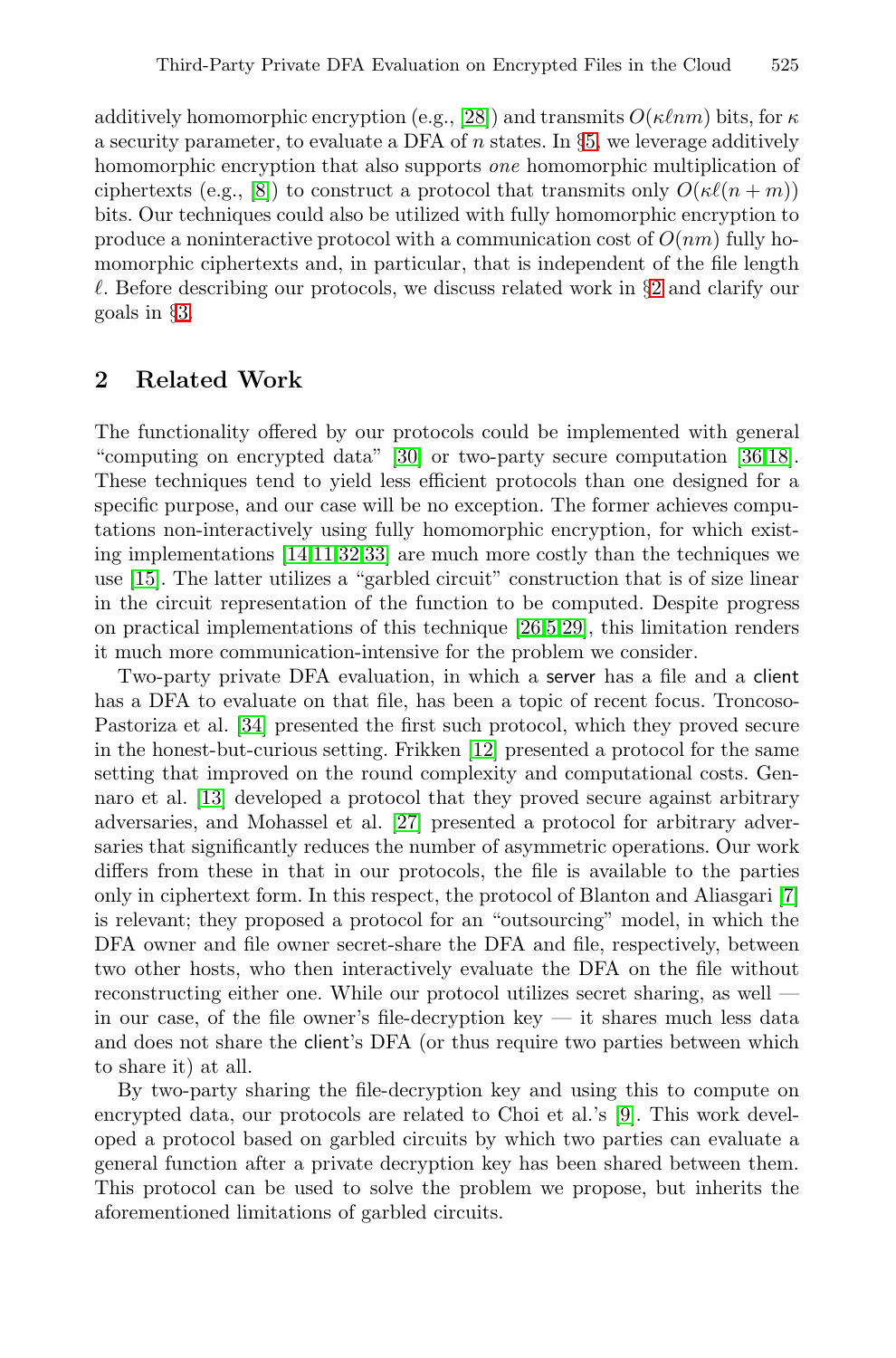<span id="page-3-1"></span>Two-party pattern-matching and search problems other than DFA evaluation have also been studied, e.g., by Jha et al. [22], Hazay and Lindell [19], Katz and Malka [23], and Hazay and Toft [20]. Again, these works input the plaintext file to one party and so do not directly apply to our setting. Of particular note, though, is a protocol due to Ishai and Paskin [21] to evaluate a branching program (which can be used to encode a DFA) on encrypted data. Translated to our context, their scheme enables a client holding a branching program  $P$  and provided the ciphertext  $c_1$  for plaintext data  $\sigma \in \Sigma^{\ell}$  to [com](#page-17-11)pute a ciphertext  $c_2$  of  $P(\sigma)$ . Conceivably if the data owner shared the decryption key between the client and the server who provided  $c_1$  (as in our protocol), the client could then recover  $P(\sigma)$  by jointly decrypting  $c_2$  with the server, without involvement from the data owner. However, when this protocol is applied to DFAs,  $c_1$  could be of length quadratic in  $\ell$  and, because  $c_2$  is encrypted in a nested fashion, its joint decryption would seem to require  $\ell$  rounds of interaction, each round with messages of length  $O(\ell)$ .

Additional related work is discussed in our accompanying technical report [35].

# **3 Problem Description**

A deterministic finite automaton M is a tuple  $\langle Q, \Sigma, \delta, q_{\text{init}} \rangle$  where Q is a set of  $|Q| = n$  *states*;  $\Sigma$  is a set (*alphabet*) of  $|\Sigma| = m$  *symbols*;  $\delta : Q \times \Sigma \rightarrow Q$  is a transition function; and  $q<sub>init</sub>$  is the initial state. (A DFA can also specify a set  $F \subseteq Q$  of accepting states. We will discu[ss](#page-3-0) extensions of our protocols to this case.)

<span id="page-3-0"></span>Our goal is to enable a client holding a DFA  $M$  to interact with a server holding the ciphertext of a file to evaluate  $M$  on the file plaintext. More specifically, the client should output the final state to which the file plaintext drives the DFA; i.e., if the plaintext file is a sequence  $\langle \sigma_k \rangle_{k \in [\ell]}$  where  $[\ell]$  denotes the set  $\{0, 1, \ldots, \ell - \}$ 1} and where each  $\sigma_k \in \Sigma$ , then the client should output  $\delta(\ldots \delta(\delta(q_{\text{init}}, \sigma_0)),$  $(\sigma_1), \ldots, \sigma_{\ell-1}).$  We also permit the client to learn the file length  $\ell$  and the server to learn both  $\ell$  and the number of states n in the client's DFA.<sup>1</sup> The client should learn nothing else about the file, however, and the server should learn nothing else about the file or the client's DFA.

Because the file exists in the system only in encrypted form, some private-key information must be injected into the protocol to enable a DFA to be evaluated on the file plaintext. Since (only) the data owner holds the private key, one approach would be to involve the data owner in the protocol. However, in keeping with the goals of cloud outsourcing, our protocols require the data owner only to authorize the client to perform DFA evaluations with the server — but not to participate in those evaluations herself. In our protocols, this authorization

Since exposing the final state reduces file entropy by  $\log_2 n$  bits, presumably the server should learn  $n$  so as to monitor for excessive exposure or to charge for the information learned by the client. Moreover, the client can arbitrarily inflate  $n$  by adding unreachable states. As such, we consider disclosing  $n$  to the server to be practically necessary but of little threat to the client.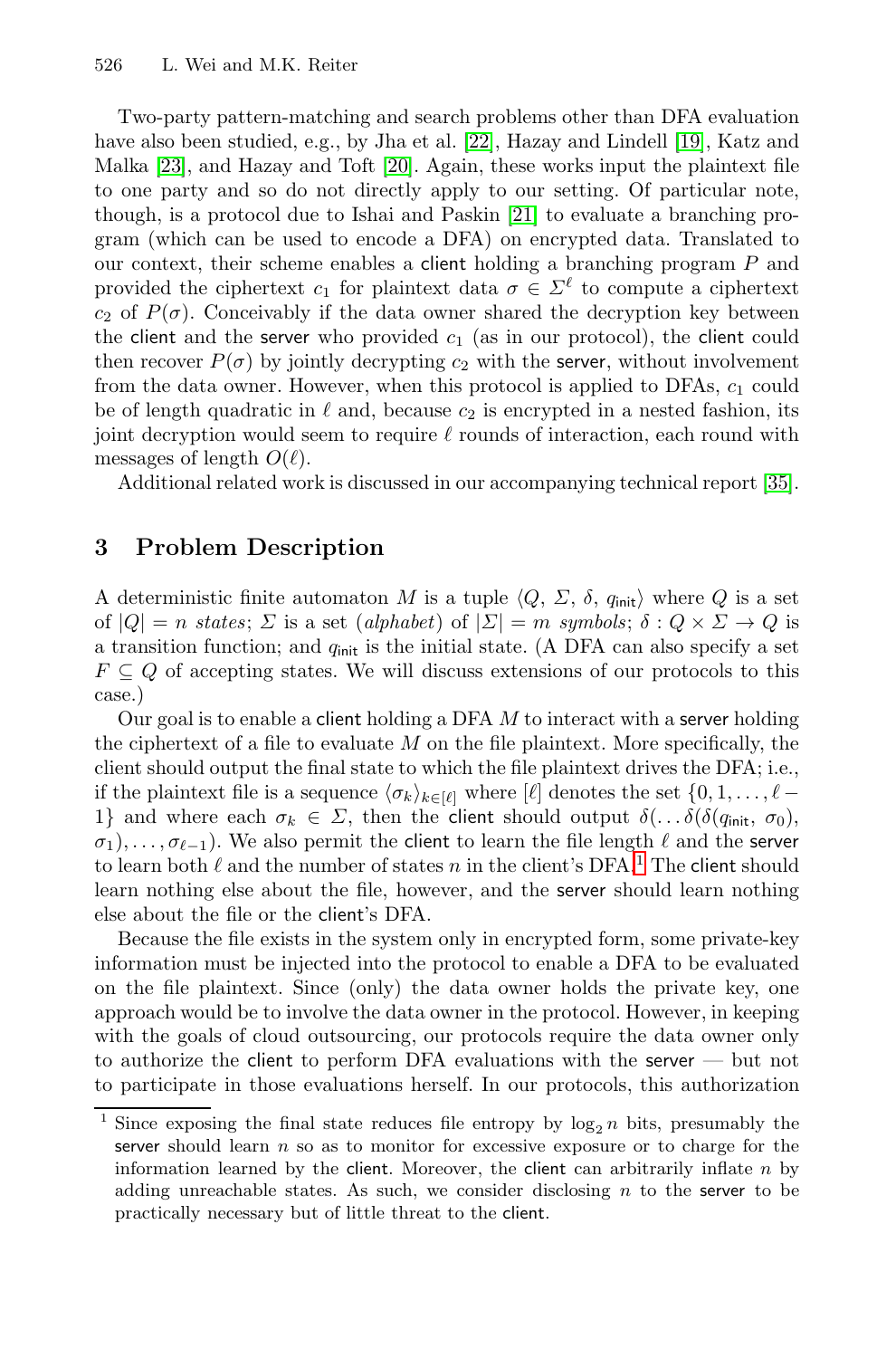occurs by the data owner sharing the private file-decryption key between the client and server. As a result, a client and server that collude could pool their information to decrypt the file. Here we assume no such collusion, however, for two reasons. First, we are primarily motivated by scenarios in which the client represents a partially trusted service provider or customer, and so even if the cloud server were to be compromised, we presume this party would not be the cause. So, we prove security against only a client or server acting in isolation and with primary attention to only an honest-but-curious client (though we also heuristically justify the security of our protocol against an arbitrary client). Second, even without sharing the file decryption key between the client and server, the functionality offered b[y ou](#page-16-9)r protocol (i.e., evaluating a DFA on the file) would [en](#page-0-0)able a colluding client and server to evaluate arbitrary (and arbitrarily many) DFAs on the file, eventually permitting its decryption anyway. The only defense against collusion that we see would be to involve the data owner in the protocol; again, we do not explore this possibility here.

<span id="page-4-1"></span><span id="page-4-0"></span>Our protocols do not retrieve the file based on the DFA evaluation results, e.g., in a way that hides from the server what file is being retrieved. However, once the client learns the final state of the DFA evaluation, it can employ various techniques to retrieve the file privately (e.g., [17])[. M](#page-3-1)oreover, some of our motiv[ating](#page-4-1) scenarios in §1, e.g., malware scans of cloud-resident files by a third party, [may](#page-7-0) not r[equi](#page-9-0)re file retrieval but only that matches be reported to the file owner.

# **4 A Secure DFA Evaluation Protocol**

In this section we present a protocol that meets the goals described in §3. We give the construction in §4.1, and then we define and prove security against server and client adversaries in §4.2 and §4.3, respectively.

#### **4.1 Construction**

Let " $\leftarrow$ " denote assignment and " $s \stackrel{\$}{\leftarrow} S$ " denote the assignment to s of a randomly chosen element of set S. Let  $\kappa$  denote a security parameter.

**Encryption Scheme.** Our scheme is built using an additively homomorphic

encryption scheme with plaintext space  $\mathbb R$  where  $\langle \mathbb R, +_{\mathbb R}, \cdot_{\mathbb R} \rangle$  denotes a commutative ring. Specifically, an encryption scheme  $\mathcal E$  includes algorithms Gen, Enc, and Dec where: Gen is a randomized algorithm that on input  $1^{\kappa}$  outputs a publickey/private-key pair  $(pk, sk) \leftarrow Gen(1^{\kappa})$ ; Enc is a randomized algorithm that on input public key *pk* and plaintext  $m \in \mathbb{R}$  (where  $\mathbb{R}$  can be determined as a function of *pk*) produces a ciphertext  $c \leftarrow \text{Enc}_{pk}(m)$ , where  $c \in C_{pk}$ and  $C_{pk}$  is the ciphertext space determined by  $pk$ ; and Dec is a deterministic algorithm that on input a private key *sk* and ciphertext  $c \in C_{pk}$  produces a plaintext  $m \leftarrow \mathsf{Dec}_{sk}(c)$  where  $m \in \mathbb{R}$ . In addition,  $\mathcal E$  supports an operation  $+_{pk}$  on ciphertexts such that for any public-key/private-key pair  $(pk, sk)$ ,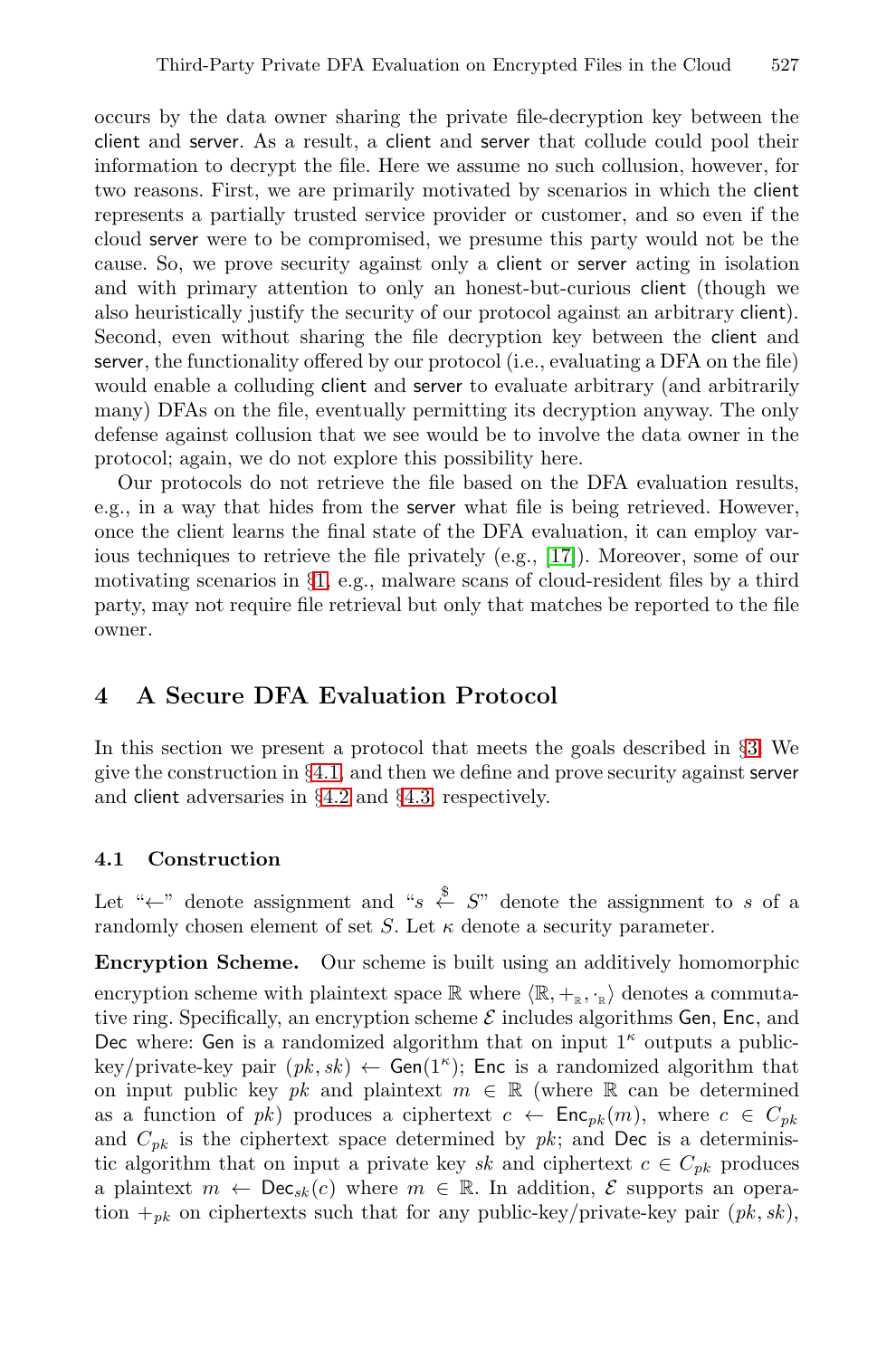$\textsf{Dec}_{sk}(\textsf{Enc}_{pk}(m_1) +_{pk} \textsf{Enc}_{pk}(m_2)) = m_1 +_{\mathbb{R}} m_2$  $\textsf{Dec}_{sk}(\textsf{Enc}_{pk}(m_1) +_{pk} \textsf{Enc}_{pk}(m_2)) = m_1 +_{\mathbb{R}} m_2$  $\textsf{Dec}_{sk}(\textsf{Enc}_{pk}(m_1) +_{pk} \textsf{Enc}_{pk}(m_2)) = m_1 +_{\mathbb{R}} m_2$ . Using  $+_{pk}$ , it is possible to implement  $\cdot_{pk}$  for which  $\textsf{Dec}_{sk}(m_2 \cdot_{pk} \textsf{Enc}_{pk}(m_1)) = m_1 \cdot_{\mathbb{R}} m_2$ .

We also require  $\mathcal E$  to support two-party decryption. Specifically, we assume there is an efficient randomized algorithm Share that on input a private key *sk* outputs shares  $(sk_1, sk_2) \leftarrow$  Share $(sk)$ , and that there are efficient deterministic algorithms  $\textsf{Dec}^1$  and  $\textsf{Dec}^2$  such that  $\textsf{Dec}_{sk}(c) = \textsf{Dec}^2_{sk_2}(c, \textsf{Dec}^1_{sk_1}(c)).$ 

An example of an encryption scheme  $\mathcal E$  that meets the above requirements is due to Paillier  $[28]$  with modifications by Damgård and Jurik  $[10]$ ; we henceforth refer to this scheme as "Pai". In this scheme, the ring R is  $\mathbb{Z}_N$  where  $N = pp'$ and p, p' are primes, and the ciphertext space  $C_{pk}$  is  $\mathbb{Z}_{N^2}^*$ .

We use  $\sum_{k}$  to denote summation using  $+_{pk}$ ;  $\sum_{k}$  to denote summation using  $+_{\mathbb{R}}$ ; and  $\mathbb{\overline{R}}$  to denote the product using  $\cdot_{\mathbb{R}}$  of a sequence. For any operation op, we use  $t_{op}$  to denote the time required to perform op; e.g.,  $t_{Dec}$  is the time to perform a Dec operation.

**Encoding**  $\delta$  **in a Bivariate Polynomial over R.** A second ingredient for our protocol is a method for encoding a DFA  $\langle Q, \Sigma, \delta, q_{\text{init}} \rangle$ , and specifically the transition function  $\delta$ , as a bivariate polynomial  $f(x, y)$  over R where x is the variable representing a DFA state and  $y$  is the variable representing an input symbol. That is, if we treat each state  $q \in Q$  and each  $\sigma \in \Sigma$  as distinct elements of R, then we would like  $f(q, \sigma) = \delta(q, \sigma)$ . We can achieve this by choosing f to be the interpolation polynomial

$$
f(x,y) = \sum_{\sigma \in \Sigma} (f_{\sigma}(x) \cdot_{\mathbb{R}} A_{\sigma}(y)) \quad \text{where} \quad A_{\sigma}(y) = \prod_{\substack{\sigma' \in \Sigma \\ \sigma' \neq \sigma}} \frac{y -_{\mathbb{R}} \sigma'}{\sigma -_{\mathbb{R}} \sigma'} \qquad (1)
$$

is a Lagrange basis polynomial and  $f_{\sigma}(q) = \delta(q, \sigma)$  for each  $q \in Q$ . Note that  $\Lambda_{\sigma}(\sigma) = 1$  and  $\Lambda_{\sigma}(\sigma') = 0$  for any  $\sigma' \in \Sigma \setminus {\sigma}.$ 

Calculating (1) requires taking multiplicative inverses in R. While not every element of a ring has a multiplicative inverse in the ring, fortunately the ring  $\mathbb{Z}_N$  used in Paillier encryption, for example, has negligibly few elements with no inverses, and so there is little risk of encounterin[g a](#page-6-0)n element with no inverse. Using (1), we can calculate coefficients  $\langle \lambda_{\sigma j} \rangle_{j \in [m]}$  [so t](#page-6-2)hat  $\Lambda_{\sigma}(y) = \sum_{j=0}^{m-1} \lambda_{\sigma j} \cdot_{\mathbb{R}} y^j$ . For our algorithm descriptions, we e[ncaps](#page-6-3)[ulate](#page-6-4) this calculation in the procedure  $\langle \lambda_{\sigma j} \rangle_{\sigma \in \Sigma, j \in [m]} \leftarrow \mathsf{Lagrange}(\Sigma).$ 

Each  $f_{\sigma}$  needed to compute  $f(x, y)$  can again be determined as a Lagrange interpolating polynomial and then expressed as  $f_{\sigma}(x) = \sum_{i=0}^{n-1} a_{\sigma i} \cdot_R x^i$ . In our pseudocode, we encapsulate this calculation as  $\langle a_{\sigma i} \rangle_{\sigma \in \Sigma, i \in [n]}$  ← ToPoly $(Q, \Sigma, \delta)$ .

**Protocol Steps.** Our protocol, denoted  $\Pi_1(\mathcal{E})$ , is shown in Fig. 1. Pseudocode for the client is aligned on the left of the figure and labeled c101–c116; the server pseudocode is on the right of the figure and labeled s101–s112; and messages exchanged between them are aligned in the center and labeled m101–m106. The client receives as input a public key *pk* under which the file (at the server) is encrypted; a share  $sk_1$  of the private key  $sk$  corresponding to  $pk$ ; another public key  $pk'$ ; and the DFA  $\langle Q, \Sigma, \delta, q_{\text{init}} \rangle$ . The server receives as input the public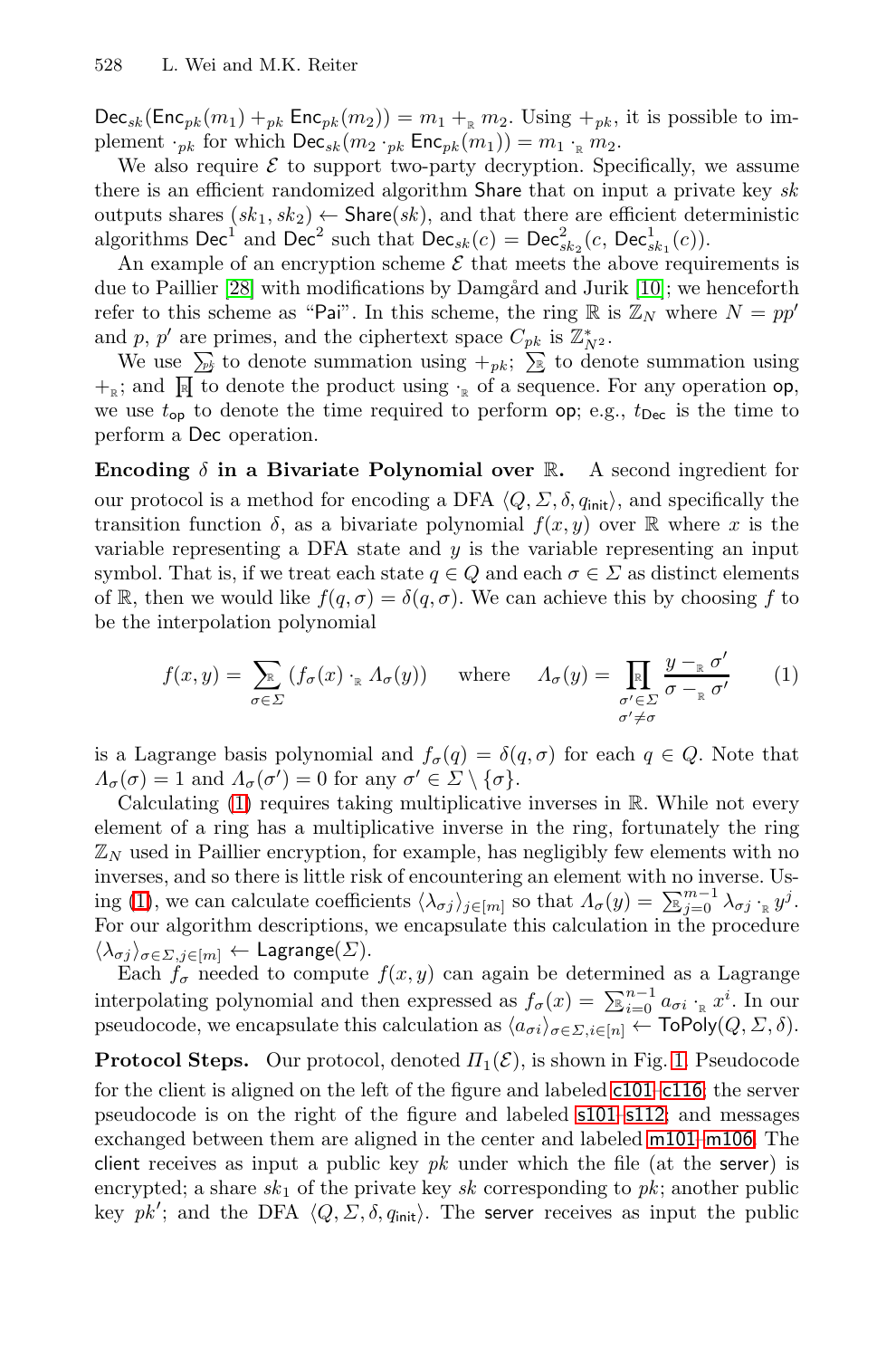<span id="page-6-1"></span>k[ey](#page-9-0)  $pk$ ; a share  $sk_2$  of the private key  $sk$ ; the alphabet  $\Sigma$ ; and ciphertexts  $c_{kj} \leftarrow \mathsf{Enc}_{pk}((\sigma_k)^j)$  of the k-th file symbol  $\sigma_{k,j}$  for each  $j \in [m]$  and for each  $k \in [\ell]$  where  $\ell$  denotes the file length in symbols. We assume that  $sk_1$  and  $sk_2$  were generated as  $(sk_1, sk_2) \leftarrow$  Share(*sk*). Note that no information about  $sk'$  (the private key corresponding to  $pk'$ ) is given to either party, and so  $pk'$ ciphertexts ( $\rho$  created in c107 and c115 and sent in m103 and m105, respectively) are indecipherable and ignored in the protocol. These ciphertexts are included to simplify the proof of privacy against client adversaries (§4.3) and can be elided in practice. We do not discuss these values further in this section.

The protocol is structured as matching **for** loops executed by the client (c105–c113) and server  $(s103–s111)$ . The client begins the  $k$ -th loop iteration with an encryption  $\alpha$  of the current DFA state after being blinded by a random injection  $\pi_1$  :  $Q \rightarrow \mathbb{R}$  it chose [in](#page-6-9) the  $(k-1)$ -th loop at line c109 (or, if  $k = 0$ , then in line c103), where  $\textsf{Injs}(Q \to \mathbb{R})$  denotes the set of injections from Q to R. The client uses its share  $sk_1$  of  $sk$  to create the "partial decryption"  $\beta$  of  $\alpha$  (c106) and sends  $\alpha$ ,  $\beta$  to the server (m103). The server uses its share  $sk_2$  to complete the decryption of  $\alpha$  to obtain the blinded state  $\gamma$ (s104). We stress that because  $\gamma$  is blinded by  $\pi_1$ ,  $\gamma$  reveals no information about the current DFA state to the server. The server then computes, for

<span id="page-6-15"></span><span id="page-6-14"></span><span id="page-6-13"></span><span id="page-6-12"></span><span id="page-6-11"></span><span id="page-6-10"></span><span id="page-6-9"></span><span id="page-6-8"></span><span id="page-6-7"></span><span id="page-6-6"></span><span id="page-6-5"></span><span id="page-6-4"></span><span id="page-6-3"></span><span id="page-6-2"></span>

<span id="page-6-0"></span>**Fig. 1.** Protocol  $\Pi_1(\mathcal{E})$ , described in §4

each  $\sigma \in \Sigma$  (s105), a value  $\Psi_{\sigma}$  such that  $\Lambda_{\sigma}(\sigma_k) = \text{Dec}_{sk}(\Psi_{\sigma})$  (s106) by utilizing coefficients  $\langle \lambda_{\sigma j} \rangle_{\sigma \in \Sigma, j \in [m]}$  output from Lagrange (s102). The server then returns (in m104) values  $\langle \mu_{\sigma i} \rangle_{\sigma \in \Sigma, i \in [n]}$  created so that  $\text{Dec}_{sk}(\mu_{\sigma i}) = \gamma^i \cdot_R \Lambda_{\sigma}(\sigma_k)$  (s108).

Meanwhile, the client selects a new random injection  $\pi_1 \stackrel{\$}{\leftarrow}$  Injs $(Q \rightarrow \mathbb{R})$ (c109). The client then constructs a new DFA transition function  $\delta'$  reflecting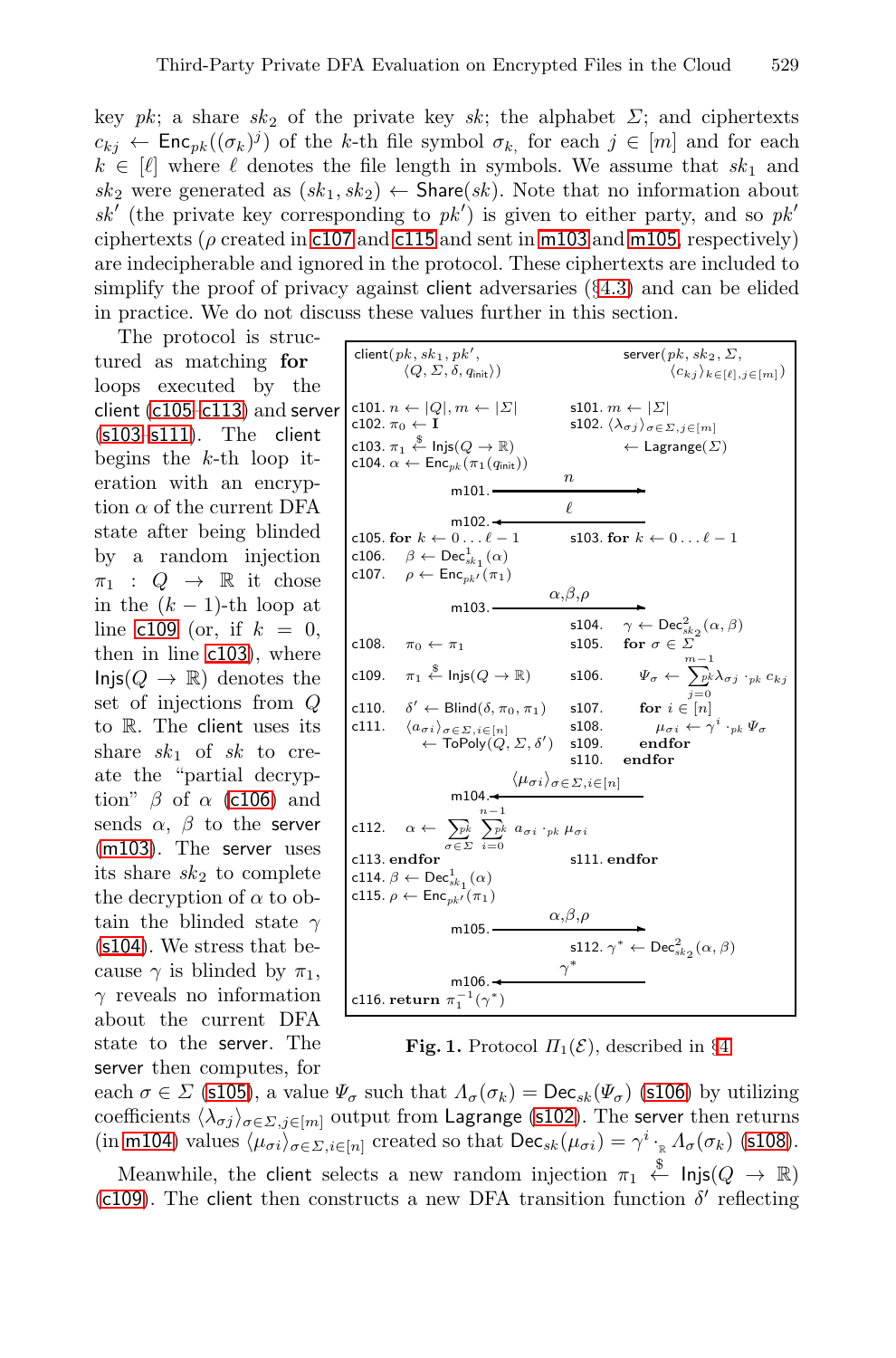th[e inject](#page-6-7)ion it chose in the last round (now denoted  $\pi_0$ , see line c108) and the new i[njecti](#page-6-13)on  $\pi_1$  it chose for this round. Specifically, it creates a new DFA state transition function  $\delta'$  defined as  $\delta'(q,\sigma) = \pi_1(\delta(\pi_0^{-1}(q),\sigma))$  for all  $\sigma \in \Sigma$  and  $q \in \pi_0(Q)$  where  $\pi_0(Q) = {\pi_0(q)}_{q \in Q}$ ; we denote th[is step](#page-6-8) as  $\delta' \leftarrow \text{Blind}(\delta, \pi_0, \pi_1)$ in line c110. That is,  $\delta'$  ["undo](#page-6-4)es" the previous injection  $\pi_0$ , applies  $\delta$ , and then applies the new injection  $\pi_1$ . The client then interpolates a bivariate polynomial  $f(x, y)$  such that  $f(q, \sigma) = \delta'(q, \sigma)$  in line c111, using the algorithm described previously. The client then uses these coefficients and  $\langle \mu_{\sigma i} \rangle_{\sigma \in \Sigma, i \in [n]}$  sent from the server (message m103) to assemble a ciphertext  $\alpha$  of the new DFA state under the injection  $\pi_1$  (c112).

After  $\ell$  loop iterations, the client interacts with the server once more to decrypt the final state. It sends  $\alpha$  and its partial decryption  $\beta$  to the server (m105), for w[hic](#page-6-0)h the server completes the decryption (s112) and returns the result (m106).

Protocol  $\Pi_1(\mathcal{E})$  can be modified to return only a binary indication of whether the DFA's final state is an accepting one, if the DFA specifies a set  $F$  of accepting [states](#page-6-15). Specifically, the client can construct a polynomial  $\hat{f}(x)$  that evaluates to 1 on states in F and 0 on other states. Then, rather than interacting with the server to decrypt the final state, the client can interact with the server once to evaluate  $\hat{f}(x)$  on the (unknown) final state and again to decrypt this result. We omit details here due to space limitations.

For brevity, Fig. 1 omits numerous chec[ks t](#page-16-3)[hat](#page-16-4) the client and server should perform to confirm that the values each receives are well-formed. For example, the client should confirm that  $\mu_{\sigma i} \in C_{pk}$  for each  $\sigma \in \Sigma$  and  $i \in [n]$ , upon receivi[ng the](#page-6-13)se in m104. The server should similarly confirm the well-formedness of the values it receives.

<span id="page-7-0"></span>**An Alternative Using Fully Homomorphic Encryption.** Our technique

of encoding the DFA transition function  $\delta$  using a bivariate polynomial  $f(x, y)$ over  $\mathbb R$  could also be used with fully homomorphic encryption [14,11] to create a noninteractive protocol. The client could encrypt each coefficient  $a_{\sigma i}$  of f under the public key *pk* and send these ciphertexts to the server, enabling the server to perform computations c112 by itself. At the end, the server could send a half decrypted final state back to the client, who would complete the decryption to obtain the result. This protocol achieves communication costs of  $O(nm)$ , which is independent of the file length. That said, existing fully homomorphic schemes are far less efficient than additively homomorphic schemes, and so the resulting protocol will be less communication-efficient than  $\Pi_1(\mathcal{E})$  for many practical file lengths and DFA sizes.

### **4.2 Security against Server Attacks**

In this section we show that the server, by executing this protocol (even arbitrarily maliciously), gains no advantage in either determining the DFA the client is evaluating or the plaintext of the file in its possession. That is, we show only the *privacy* of the file and DFA inputs against server adversaries. In this section, we are not concerned with showing that a client can detect server misbehavior,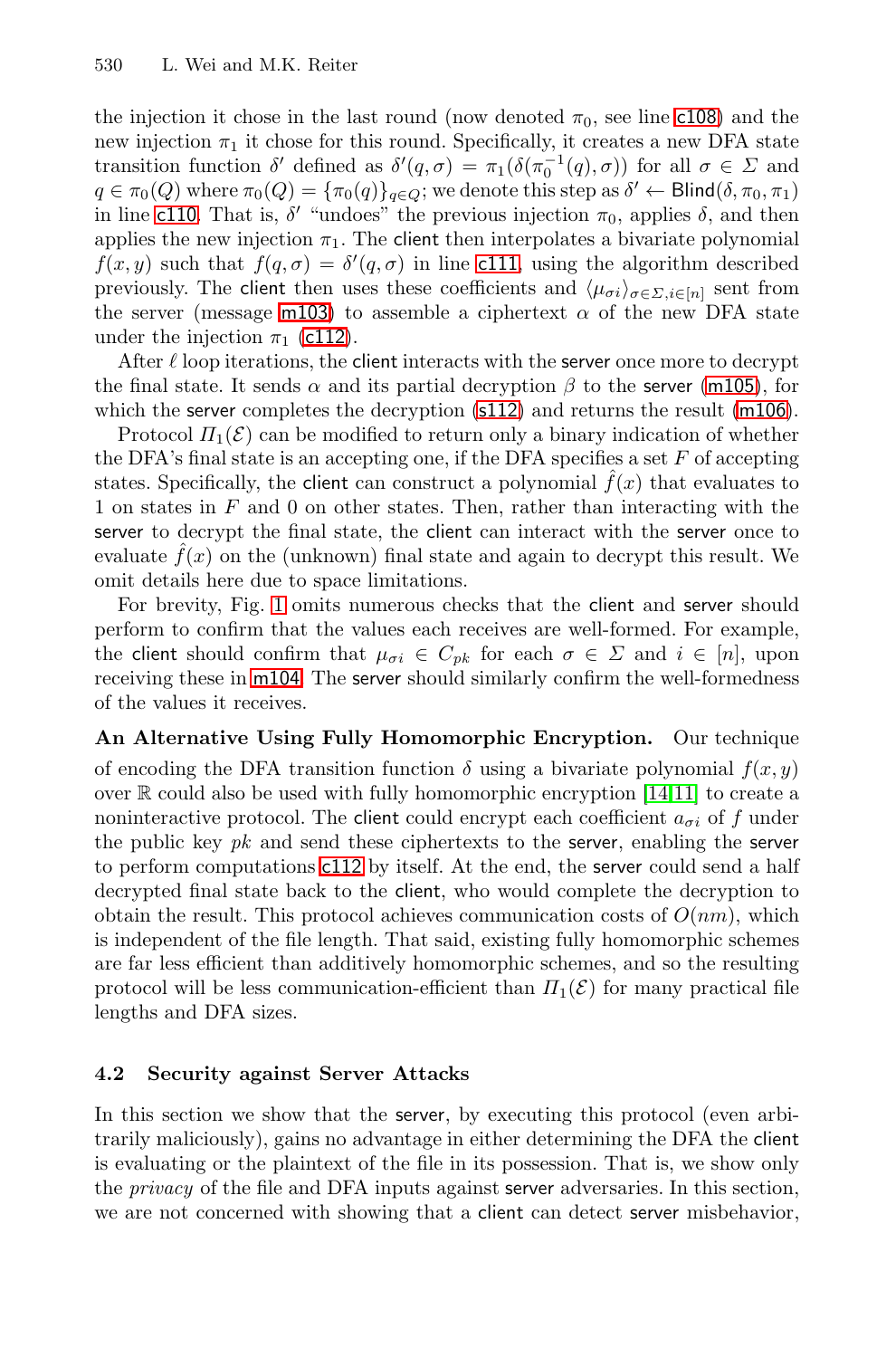<span id="page-8-0"></span>

**Fig. 2.** Experiments for proving security of  $\Pi_1(\mathcal{E})$  against server adversaries

a property often called *correctness.*  $\Pi_1(\mathcal{E})$  could be augmented using standard tools to enforce correctness, with an impact on performance; we do not explore this here. Instead, in §6 we describe novel extensions to  $\Pi_1(\mathcal{E})$  that could be used to detect server misbehavior.

We formalize our claims against server compromise by defining two separate server adversaries. The first server adversary  $S = (S_1, S_2)$  attacks the DFA  $M = \langle Q, \Sigma, \delta, q_{\text{init}} \rangle$  held by the client, as described in experiment  $\text{Expt}_{H_1(\mathcal{E})}^{\text{s-dfa}}$  in Fig. 2(a).  $S_1$  first generates a file  $\langle \sigma_k \rangle_{k \in [\ell]}$  and two DFAs  $M_0$ ,  $M_1$ . (Note that we [u](#page-6-7)se, e.g., " $M_0 \, Q$ " and " $M_1 \, Q$ " to disambiguate their state sets.)  $S_2$  then receives the ciphertexts  $\langle c_{kj} \rangle_{k \in [\ell], j \in [m]}$  $\langle c_{kj} \rangle_{k \in [\ell], j \in [m]}$  $\langle c_{kj} \rangle_{k \in [\ell], j \in [m]}$  of its file, information  $\phi$  created for it by  $S_1$ , and ora[cle acc](#page-6-7)ess to client $\overline{Or}(pk, sk_1, pk', M_b)$  for b chosen randomly.

c[lientOr](#page-6-15) responds to queries from  $S_2$  as follows, ignoring malformed queries. The first query (say, consisting of simply "start") causes clientOr to begin the protocol; clientOr responds with a message of the form  $n$  (i.e., of the form of m101). The second invocation by  $S_2$  must include a single integer  $\ell$  (i.e., of the form of m102); clientOr responds with a message of the form  $\alpha$ ,  $\beta$ ,  $\rho$ , i.e., three values as in m103. The next  $\ell - 1$  queries by  $S_2$  must contain nm elements of  $C_{pk}$ , i.e.,  $\langle \mu_{\sigma i} \rangle_{\sigma \in \Sigma, i \in [n]}$  as in m104, to which clientOr responds with three values as in message m103. The next query to clientOr again must contain  $nm$ elements of  $C_{pk}$  as in m104, to which clientOr responds with three values as in m105. The next (and last) query by  $S_2$  can consist [si](#page-16-11)mply of a value in  $\mathbb{R}$ , as in message m106.

Eventually  $S_2$  outputs a bit b', and  $\text{Expt}_{\Pi_1(\mathcal{E})}^{s-\text{dfa}}(S) = 1$  only if  $b' = b$ . We say the *advantage* of S is  $\mathbf{Adv}_{\Pi_1(\mathcal{E})}^{\mathbf{s}\text{-dfa}}(S)=2 \cdot \mathbb{P}\left(\mathbf{Expt}_{\Pi_1(\mathcal{E})}^{\mathbf{s}\text{-dfa}}(S)=1\right)-1$  and define  $\mathbf{Adv}_{\Pi_1(\mathcal{E})}^{\mathbf{s}\text{-dfa}}(t,\ell,n,m) = \max_{S} \mathbf{Adv}_{\Pi_1(\mathcal{E})}^{\mathbf{s}\text{-dfa}}(S)$  where the maximum is taken over all adversaries S taking time t and selecting a file of length  $\ell$  and DFAs containing n states and an alphabet of m symbols.

We reduce DFA privacy against server attacks to the IND-CPA [4] security of the encryption scheme. IND-CPA security is defined using the experiment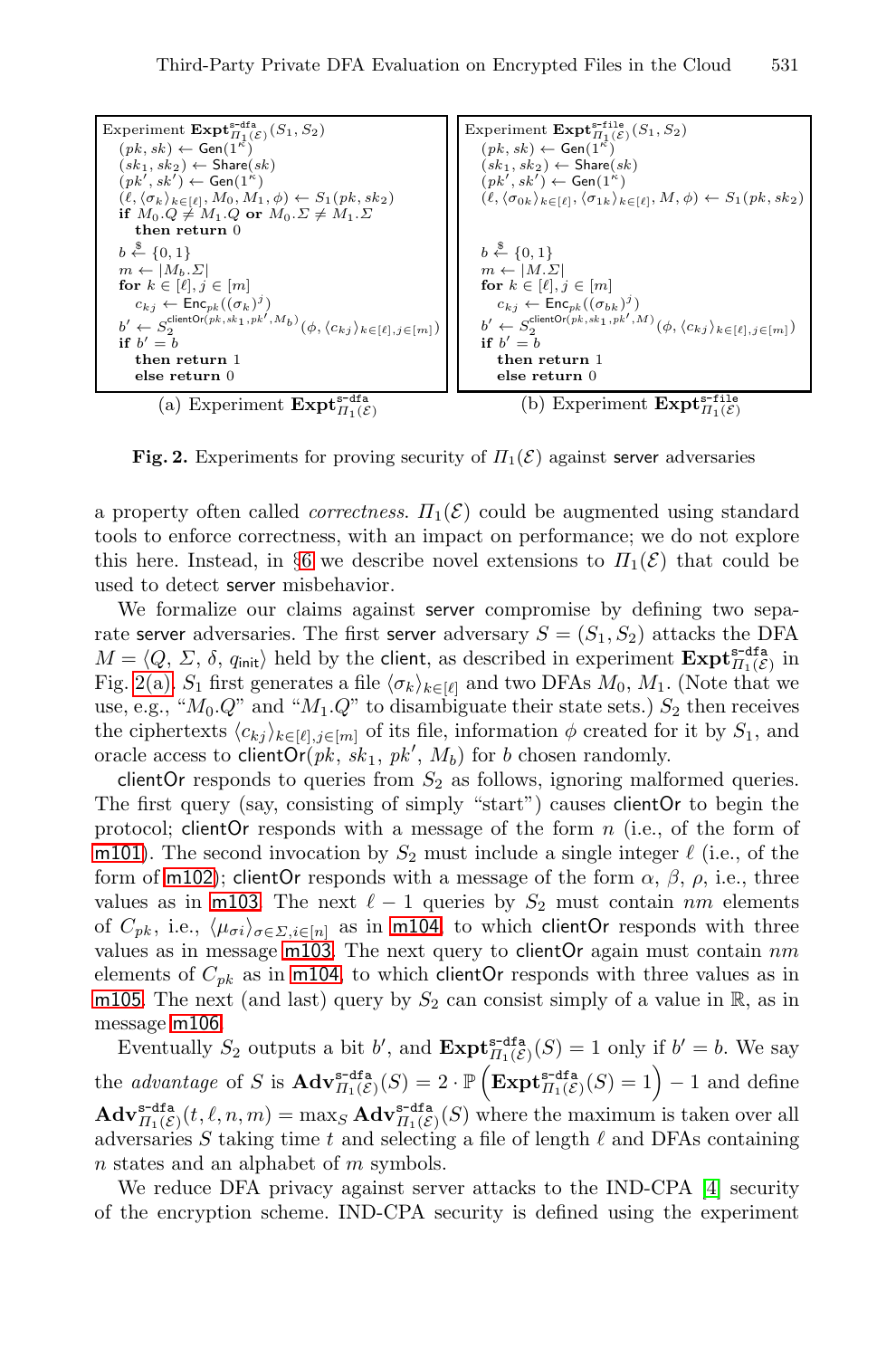<span id="page-9-1"></span>in Fig. 3, in which an adversary U is provided a public key  $\hat{pk}$  and access to an oracle  $\mathsf{Enc}^{\hat{b}}_{\hat{p}\hat{k}}(\cdot,\cdot)$  that consistently encrypts either the first of its two inputs (if  $\hat{b} = 0$ ) or the [sec](#page-17-11)ond of those inputs (if  $\hat{b} = 1$ ). Eventually U outputs a guess  $\hat{b}'$  at  $\hat{b}$ , and  $\text{Expt}_{\mathcal{E}}^{\text{ind-cpa}}(U) = 1$  only if  $\hat{b}' = \hat{b}$ . The IND-CPA advantage of U is defined as  $\mathbf{Adv}_{\mathcal{E}}^{\mathbf{ind-cpa}}(U)=2 \cdot \mathbb{P}\left(\mathbf{Expt}_{\mathcal{E}}^{\mathbf{ind-cpa}}(U)=1\right)-1$ . Then,  $\mathbf{Adv}_{\mathcal{E}}^{\mathbf{ind-cpa}}(t, w) = \max_{U} \mathbf{Adv}_{\mathcal{E}}^{\mathbf{ind-cpa}}(U)$  where the maximum is taken over all adversaries U executing in time t and making w queries to  $\mathsf{Enc}^{\hat{b}}_{\hat{p}\hat{k}}(\cdot,\cdot)$ .

Our theorem statements throughout this paper omit terms that are negligible as a fu[nctio](#page-8-0)n of the security parameter  $\kappa$ . The following theorem is proved in our accompanying technical report [35].

**Theorem 1.**  $\mathbf{Adv}_{\Pi_1(\mathcal{E})}^{\mathbf{s}\text{-dfa}}(t,\ell,n,m) \leq 2\mathbf{Adv}_{\mathcal{E}}^{\mathbf{ind}\text{-cpa}}(t',\ell+1)$  *for*  $t'=t+t_{\mathsf{Gen}}+$ tShare*.*

<span id="page-9-0"></span>The second server adversary  $S = (S_1, S_2)$  attacks the file ciphertexts  $\langle c_{kj} \rangle_{k \in [\ell], j \in [m]}$  as in experiment **Expt**<sup>s-file</sup> shown in Fig. 2(b). S<sub>1</sub> produces two equallength plaintext files  $\langle \sigma_{0k} \rangle_{k \in [\ell]}, \langle \sigma_{1k} \rangle_{k \in [\ell]}$  and a DFA M. S<sub>2</sub> receives the ciphertexts  $\langle c_{kj} \rangle_{k \in [\ell], j \in [m]}$  for file  $\langle \sigma_{bk} \rangle_{k \in [\ell]}$  where b is chosen randomly.  $S_2$  is als[o gi](#page-17-11)ven oracle access to client $Or(pk, sk_1, pk', M)$ . Eventually S<sub>2</sub> outputs a bit b', and  $\text{Expt}_{\Pi_1(\mathcal{E})}^{s+\text{file}}(S) = 1$  iff  $b' = b$ . We say the *advantage* of S is  $\mathbf{Adv}_{\Pi_1(\mathcal{E})}^{\mathbf{s}\text{-file}}(S)=2$ .



Fig. 3.  $\mathrm{Expt}_{\mathcal{E}}^{\mathrm{ind-cpa}}(U)$ 

 $\mathbb{P}\left(\mathbf{Expt}_{\Pi_1(\mathcal{E})}^{\mathbf{s}\text{-file}}(S)=1\right)-1$  and then  $\mathbf{Adv}_{\Pi_1(\mathcal{E})}^{\mathbf{s}\text{-file}}(t,\ell,n,m)=\max_S \mathbf{Adv}_{\Pi_1(\mathcal{E})}^{\mathbf{s}\text{-file}}(S)$ where the maximum is taken over all adversaries  $S = (S_1, S_2)$  taking time t and producing (from  $S_1$ ) files of  $\ell$  symbols and a DFA of n states and alphabet of size  $m$ . The following theorem is proved in our technical report [35].

 $\textbf{Theorem 2.}~~\textbf{Adv}_{H_1(\text{Pai})}^{\textbf{s-file}}(t,\ell,n,m) \leq 2\textbf{Adv}_{\text{Pai}}^{\text{ind-cpa}}(t',\ell+1) + \textbf{Adv}_{\text{Pai}}^{\text{ind-cpa}}(t',\ell m)$  $\textbf{Theorem 2.}~~\textbf{Adv}_{H_1(\text{Pai})}^{\textbf{s-file}}(t,\ell,n,m) \leq 2\textbf{Adv}_{\text{Pai}}^{\text{ind-cpa}}(t',\ell+1) + \textbf{Adv}_{\text{Pai}}^{\text{ind-cpa}}(t',\ell m)$  $\textbf{Theorem 2.}~~\textbf{Adv}_{H_1(\text{Pai})}^{\textbf{s-file}}(t,\ell,n,m) \leq 2\textbf{Adv}_{\text{Pai}}^{\text{ind-cpa}}(t',\ell+1) + \textbf{Adv}_{\text{Pai}}^{\text{ind-cpa}}(t',\ell m)$ *for*  $t' = t + t_{Gen} + t_{Share}$ .

### **4.3 Security against Client Attacks**

In this section we show security of  $\Pi_1(\mathcal{E})$  against honest-but-curious client adversaries and heuristically justify its security against malicious ones. (We also introduce novel extensions to detect a misbehaving client in §6.) Since the client has the DFA in its possession, privacy of the DFA against a client adversary is not a concern. The proof of security against the client therefore is concerned with the privacy of only the file. However, by the nature of what the protocol computes for the client  $-$  i.e., the final state of a DFA match on the file  $$ the client can easily distinguish two files of its choosing simply by running the protocol correctly using a DFA that distinguishes between the two files it chose.

For this reason, we adapt the notion of indistinguishability to apply only to files that produce the same final state for the client's DFA. So, in the experiment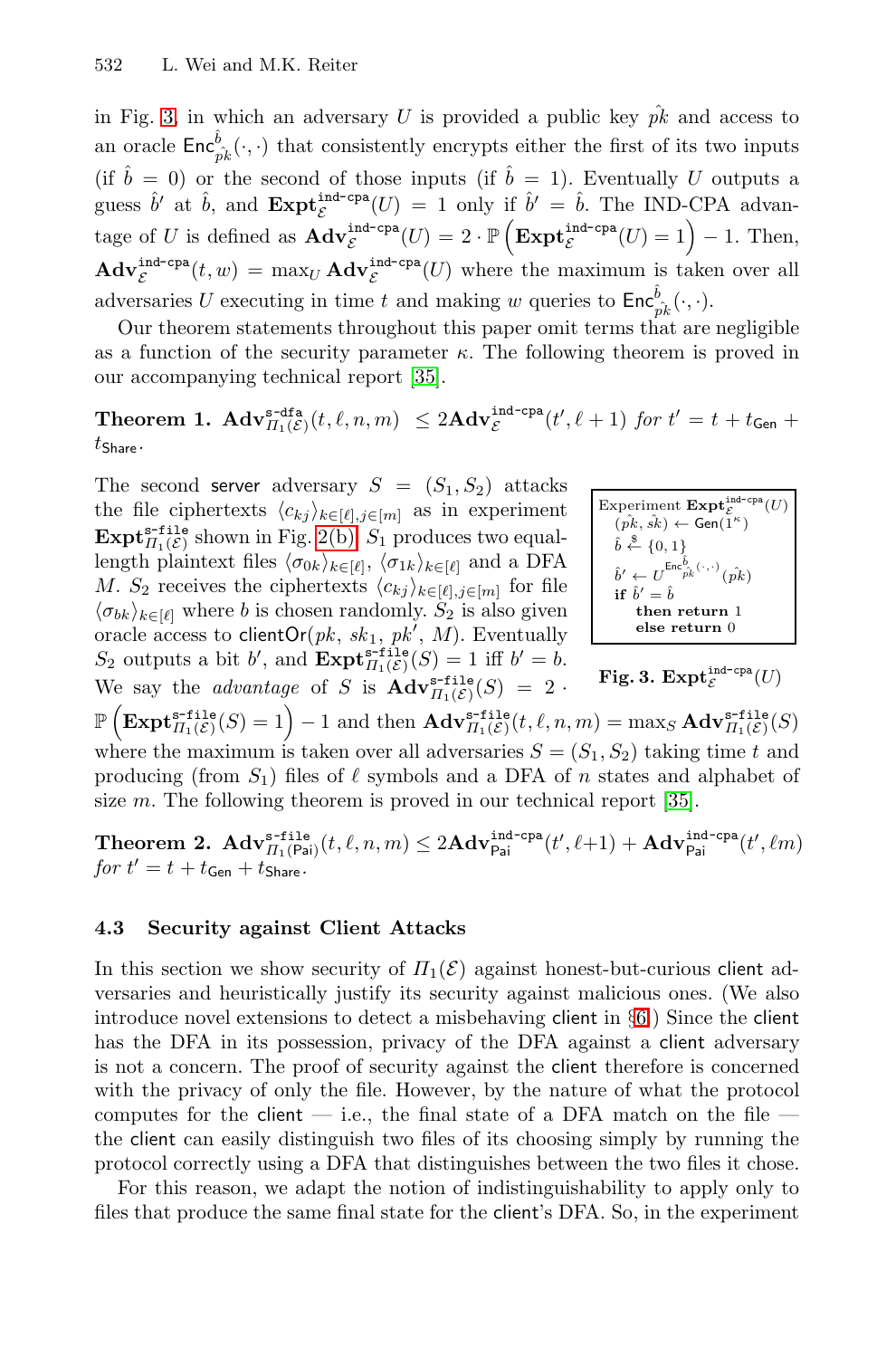**Expt**<sup>c-file</sup> (Fig. 4) that we use to define file security against client adversaries, the adversary  $C = (C_1, C_2)$  succeeds (i.e.,  $\text{Expt}_{\Pi_1(\mathcal{E})}^{\text{c-file}}(C)$  returns 1) only if the two files  $\langle \sigma_{0k} \rangle_{k \in [\ell]}$  and  $\langle \sigma_{1k} \rangle_{k \in [\ell]}$  output by  $C_1$  both drive the DFA M, also output by  $C_1$ , to the same final state (denoted  $M(\langle \sigma_{0k} \rangle_{k \in [\ell]} ) = M(\langle \sigma_{1k} \rangle_{k \in [\ell]}).$ 

This caveat aside, the experiment is straightforward:  $C_1$  receives public key  $pk$ , private-key share  $sk_1$ , and another public key  $pk'$ , and returns the two  $\ell$ -symbol files (for  $\ell$  of its choosing)  $\langle \sigma_{0k} \rangle_{k \in [\ell]}$  and  $\langle \sigma_{1k} \rangle_{k \in [\ell]}$  and a DFA  $M$ . Depending on how  $b$  is then chosen, one of these files is encrypted using *pk* and then provided to the server, to which  $C_2$  is giv[en orac](#page-6-7)le access (denoted  $\mathsf{serverOr}(pk, sk_2, M.\varSigma, \langle c_{kj}\rangle_{k\in[\ell], j\in[m]})).$  $\mathsf{serverOr}(pk, sk_2, M.\varSigma, \langle c_{kj}\rangle_{k\in[\ell], j\in[m]})).$  $\mathsf{serverOr}(pk, sk_2, M.\varSigma, \langle c_{kj}\rangle_{k\in[\ell], j\in[m]})).$ 

<span id="page-10-0"></span>Ad[versary](#page-6-8)  $C_2$  can invoke serverOr first with a message containing an in[teg](#page-0-0)er  $n$  (i.e., with a message of the form m101), to which serverOr returns  $\ell$  (m102).  $C_2$  can then invoke serverOr

Experiment 
$$
\text{Experiment}\left\{\n \begin{aligned}\n &\text{Experiment } \mathbf{Expt}_{\Pi_1^1(\mathcal{E})}^{*}(\mathcal{C}_1, \mathcal{C}_2) \\
&\quad (pk, sk) \leftarrow \text{Gen}(1^k) \\
&\quad (sk_1, sk_2) \leftarrow \text{Share}(sk) \\
&\quad (pk', sk') \leftarrow \text{Gen}(1^k) \\
&\quad (\ell, \langle \sigma_{0k} \rangle_k \in [\ell], \langle \sigma_{1k} \rangle_k \in [\ell], M, \phi) \\
&\quad \text{if } M(\langle \sigma_{0k} \rangle_k \in [\ell]) \neq M(\langle \sigma_{1k} \rangle_k \in [\ell]) \\
&\quad \text{then return } 0 \\
&\quad b \stackrel{\$}{\leftarrow} \{0, 1\} \\
&\quad m \leftarrow [M, \Sigma] \\
&\quad \text{for } k \in [\ell], j \in [m] \\
&\quad c_{kj} \leftarrow \text{Enc}_{pk}((\sigma_{bk})^j) \\
&\quad b' \leftarrow C_2 \\
&\quad \text{if } b' = b \\
&\quad \text{then return } 1 \\
&\quad \text{else return } 0\n \end{aligned}\n \right)
$$

**Fig. 4.** Experiment  $\textbf{Expt}^{\text{c-file}}_{\Pi_1(\mathcal{E})}$ 

up to  $\ell + 1$  times. The first  $\ell$  such invocations take the form  $\alpha$ ,  $\beta$ ,  $\rho$  and correspond to messages of the form m103. Each such invocation elicits a response  $\langle \mu_{\sigma i} \rangle_{\sigma \in \Sigma}$  i∈[n] (i.e., of the form m104). The last client invocation is of the form  $\alpha$ , β, ρ and corresponds to m105. This invocation elicits a response  $\gamma^*$  (i.e., m106). Malformed or extra queries are [rej](#page-17-11)ected by serverOr.

As discussed in §1, we show file privacy against *honest-but-curious* client adversaries  $C = (C_1, C_2)$ , i.e.,  $C_2$  invokes serverOr exactly as  $\Pi_1(\mathcal{E})$  prescribes, using DFA M output by  $C_1$ . We define the advantage of C to be **hbcAdv** $T_{\Pi_1(\mathcal{E})}(C)$  =  $2 \cdot \mathbb{P}\left(\mathbf{Expt}_{\Pi_1(\mathcal{E})}^{\mathsf{c}\text{-file}}(C)=1\right) - 1$  and  $\mathbf{hbcAdv}_{\Pi_1(\mathcal{E})}^{\mathsf{c}\text{-file}}(t,\ell,n,m) = \max_C \mathbf{Adv}_{\Pi_1(\mathcal{E})}^{\mathsf{c}\text{-file}}(C)$ where the maximum is taken over honest-but-curious client adversaries  $C$  running in total time t and producing files of length  $\ell$  and a DFA of n states over an alphabet of m symbols. Our technical report [35] proves:

**Theorem 3.**  $\textbf{hbcAdv}_{H_1(\textbf{Pai})}^{\text{c-file}}(t, \ell, n, m) \leq \textbf{Adv}_{\textbf{Pai}}^{\text{ind-cpa}}(t', \ell m(1+n))$  $\textbf{hbcAdv}_{H_1(\textbf{Pai})}^{\text{c-file}}(t, \ell, n, m) \leq \textbf{Adv}_{\textbf{Pai}}^{\text{ind-cpa}}(t', \ell m(1+n))$  $\textbf{hbcAdv}_{H_1(\textbf{Pai})}^{\text{c-file}}(t, \ell, n, m) \leq \textbf{Adv}_{\textbf{Pai}}^{\text{ind-cpa}}(t', \ell m(1+n))$  *for*  $t' = t +$  $t_{Gen} + (\ell + 1) \cdot t_{Dec}$ .

We have found extending this result to fully malicious client adversaries to be difficult for two reasons. First,  $\text{Expt}_{\Pi_1(\mathcal{E})}^{\text{c-file}}$  does not make sense for a malicious client, since  $C_2$  is not bound to use the DFA M output by  $C_1$ . As such,  $C_2$  can use a different DFA — in particular, one that enables it to distinguish between the files output by  $C_1$ . Second, even ignoring the final state  $\gamma^*$  sent back to the client, we have been unable to reduce the ability of the client adversary to distinguish between two files on the basis of m104 messages to breaking the IND-CPA security of  $\mathcal{E}$ ; intuitively, the difficulty derives from the simulator's inability to decrypt  $\alpha$  values provided by  $C_2$ . (The ciphertext  $\rho$  enables the simulator to "track" the plaintext of  $\alpha$  in the honest-but-curious case — see the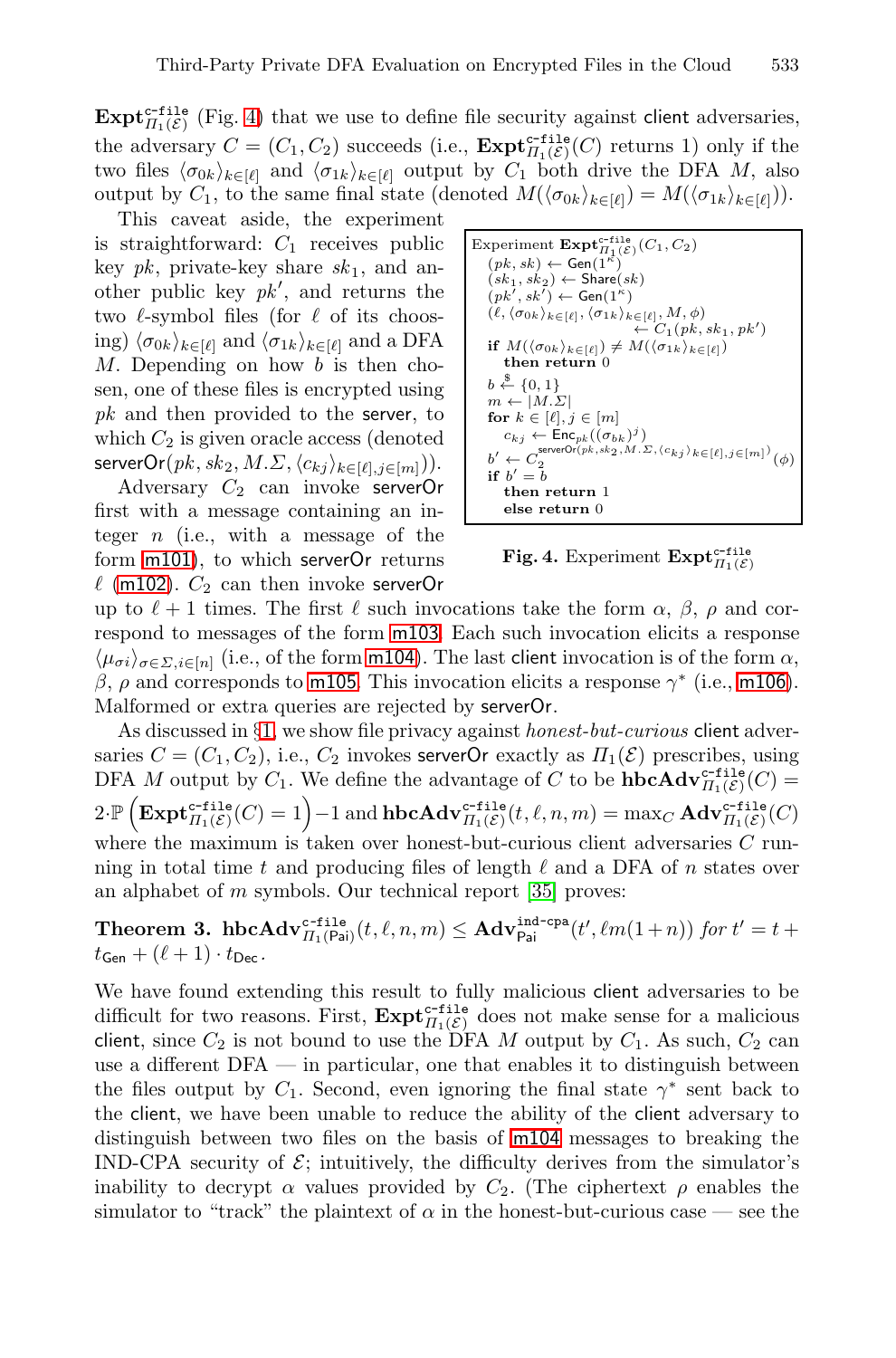proof of Theorem 3 in our technical report [35] — but  $\rho$  might contain useless information in the malicious case.)

Nevertheless, since *only* ciphertexts for which the client does not hold the decryption key are sent to the client in those messages, we are confident in conjecturing that our protocol leaks no information to even a malicious client about the file, beyond what it gains from the protocol output  $\gamma^*$ , assuming  $E$  is IND-CPA secure. Of course, the above proof difficulties for a malicious client could be ameliorated by introducing zero-knowledge proofs to the protocol to enforce correct behavior, but with considerable added expense to the protocol. Instead, in §6 we introduce more novel (albeit still heuristic) approaches to detecting client (or server) misbehavior in our setting.

<span id="page-11-9"></span><span id="page-11-8"></span><span id="page-11-7"></span><span id="page-11-6"></span><span id="page-11-5"></span><span id="page-11-4"></span><span id="page-11-3"></span><span id="page-11-2"></span><span id="page-11-1"></span><span id="page-11-0"></span>

**Fig. 5.** Protocol  $\Pi_2(\mathcal{E})$ , described in §5

# **5 An Alternative Protocol**

The second protocol we present has the same goals as  $\Pi_1(\mathcal{E})$  but incurs less communication costs. Specifically, whereas the communication cost of  $\Pi_1(\mathcal{E})$  is  $O(\kappa\ell nm)$ bits, the protocol we present in this section, called  $\Pi_2(\mathcal{E})$ , sends only  $O(\kappa \ell(n+m))$ bits.  $\Pi_2(\mathcal{E})$  accomplishes this in part by exploiting a cryptosystem that is additively homomorphic and that offers the ability to homomorphically "multiply" ciphertexts once. That is, the cryptosystem supports a new operator  $\odot_{pk}$  that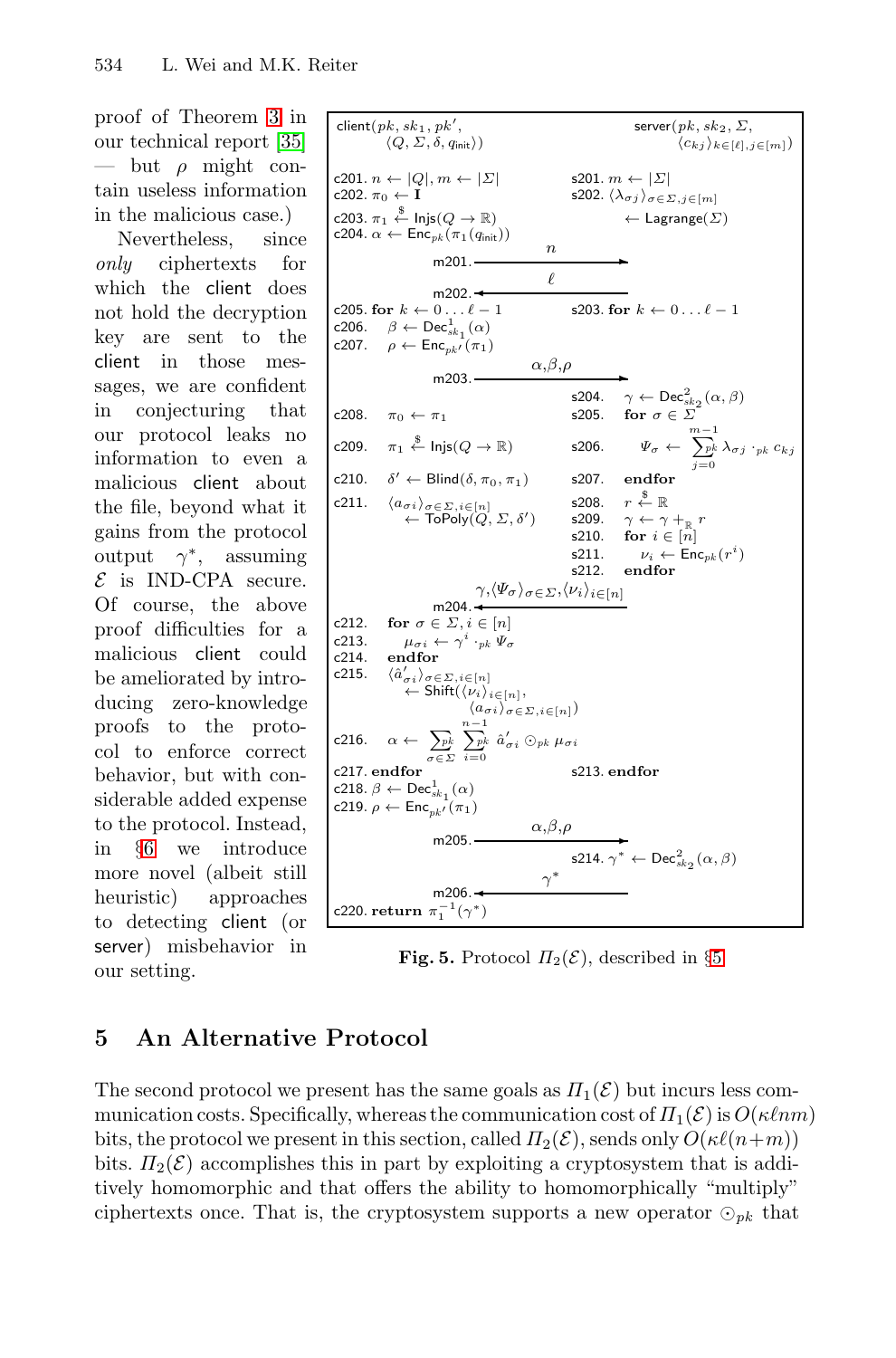satisfies  $\textsf{Dec}_{sk}(\textsf{Enc}_{pk}(m_1) \odot_{pk} \textsf{Enc}_{pk}(m_2)) = m_1 \cdot_R m_2$  $\textsf{Dec}_{sk}(\textsf{Enc}_{pk}(m_1) \odot_{pk} \textsf{Enc}_{pk}(m_2)) = m_1 \cdot_R m_2$  $\textsf{Dec}_{sk}(\textsf{Enc}_{pk}(m_1) \odot_{pk} \textsf{Enc}_{pk}(m_2)) = m_1 \cdot_R m_2$  $\textsf{Dec}_{sk}(\textsf{Enc}_{pk}(m_1) \odot_{pk} \textsf{Enc}_{pk}(m_2)) = m_1 \cdot_R m_2$  $\textsf{Dec}_{sk}(\textsf{Enc}_{pk}(m_1) \odot_{pk} \textsf{Enc}_{pk}(m_2)) = m_1 \cdot_R m_2$ , but the result of a  $\odot_{pk}$ operation (or any other ciphertext resulting from  $+_{pk}$  or  $\cdot_{pk}$  operations in which [it is u](#page-11-4)sed) cannot be used in a  $\odot_{pk}$  operation. After we present our protocol, we will discuss various options for instantiating this encryption scheme within it.

Protocol  $\Pi_2(\mathcal{E})$  is shown in Fig. 5. Note that [the i](#page-11-2)[nput](#page-11-6) arguments to both [the](#page-11-5) client and the server are identical to those in  $\Pi_1(\mathcal{E})$ . The structure of the protocol is also very similar to  $\Pi_1(\mathcal{E})$ , wit[h the](#page-11-5) only differences being in how the server performs each loop iteration (s204–s212) a[nd how](#page-11-7) the client forms the new encrypted DFA state  $\alpha$  (c212–c216). We now summarize the primary innovations represented by these differences.

After the k-th m203 messag[e, the](#page-11-8) server constructs an encryption  $\Psi_{\sigma}$  of  $\Lambda_{\sigma}(\sigma_k)$ (s206). Rather than computing  $\mu_{\sigma i} \leftarrow \gamma^i \cdot_{pk} \Psi_{\sigma}$ , however, the server sends  $\langle \Psi_{\sigma} \rangle_{\sigma \in \Sigma}$ to the client in m204. Each  $\mu_{\sigma i}$  is then built at the client, instead (c212–c214), which is the main reason we get better communication efficiency.

Since each  $\mu_{\sigma i}$  is built at the client, the server must send  $\gamma$  in m204. To hide the current DFA state from the client, the server blinds  $\gamma$  with a random  $r \in \mathbb{R}$  (s208– s209) before returning it. So, the client needs to accommodate  $r$  without knowing it when performing the DFA state transition. The client cannot perform the polynomial evaluation using the  $f(x, y)$  it constructed (c211) on the  $\langle \mu_{\sigma i} \rangle_{\sigma \in \Sigma, i \in [n]}$  as in  $\Pi_1(\mathcal{E})$  since  $f(x, y)$  is designed for an input  $q \in \pi_0(Q)$ , not  $q+r$ . To overcome this, the client constructs a shifted polynomial  $f'(x, y)$  such that  $f'(q + r, \sigma) = f(q, \sigma)$ for all  $q \in \pi_0(Q)$ , and so  $f'(x, y)$  will correctly translate the blinded input to the next DFA state. What is left to describe is how to construct  $f'(x, y)$ .

If we set  $f'(x,y) = \sum_{\sigma \in \Sigma} (f'_{\sigma}(x) \cdot_{\mathbb{R}} A_{\sigma}(y))$  where  $f'_{\sigma}(x) = \sum_{\mathbb{R}}^{n-1} a'_{\sigma i} \cdot_{\mathbb{R}} x^i$ , then it suffices if  $f'_{\sigma}(x +_{\mathbb{R}} r) = f_{\sigma}(x)$  for all  $\sigma \in \Sigma$ . Note that

$$
f_{\sigma}(x -_{\mathbb{R}} r) = \sum_{i=0}^{n-1} a_{\sigma i} \cdot_{\mathbb{R}} (x -_{\mathbb{R}} r)^i = \sum_{i=0}^{n-1} a_{\sigma i} \cdot_{\mathbb{R}} \sum_{i'=0}^i {i \choose i'} \cdot_{\mathbb{R}} x^{i-i'} \cdot_{\mathbb{R}} (-_{\mathbb{R}} r)^{i'} \quad (2)
$$

$$
= \sum_{i=0}^{n-1} \left( \sum_{i'=0}^{n-1-i} a_{\sigma(i+i')} \cdot_{\mathbb{R}} {i+i' \choose i'} \cdot_{\mathbb{R}} (-_{\mathbb{R}} r)^{i'} \right) \cdot_{\mathbb{R}} x^i
$$

[where](#page-11-5) (2) follows from the binomial theorem. The[refore](#page-11-9), setting

$$
a'_{\sigma i} \leftarrow \sum_{i'=0}^{n-1-i} a_{\sigma(i+i')} \cdot_{\mathbb{R}} \binom{i+i'}{i'} \cdot_{\mathbb{R}} (-_{\mathbb{R}} 1)^{i'} \cdot_{\mathbb{R}} r^{i'}
$$
 (3)

ensures  $f'_{\sigma}(x +_{\mathbb{R}} r) = f_{\sigma}(x)$  and so  $f'(x +_{\mathbb{R}} r, \sigma) = f(x, \sigma)$ .

The client knows all the terms in (3) except  $r^{i'}$ . That is exactly the reason the server sends in m204 the ciphertext  $\nu_i$  of  $r^i$ , for each  $i \in [n]$  (see s211). The client can then calculate a ciphertext  $\hat{a}'_{\sigma i}$  of the coefficient of  $x^i$  in  $f'_{\sigma}$  by using the additive homomorphic property of the encryption scheme:

$$
\hat{a}'_{\sigma i} \leftarrow \sum_{i'=0}^{n-1-i} \left( a_{\sigma(i+i')} \cdot_{\mathbb{R}} \binom{i+i'}{i'} \cdot_{\mathbb{R}} (-_{\mathbb{R}} 1)^{i'} \right) \cdot_{pk} \nu_{i'}
$$
(4)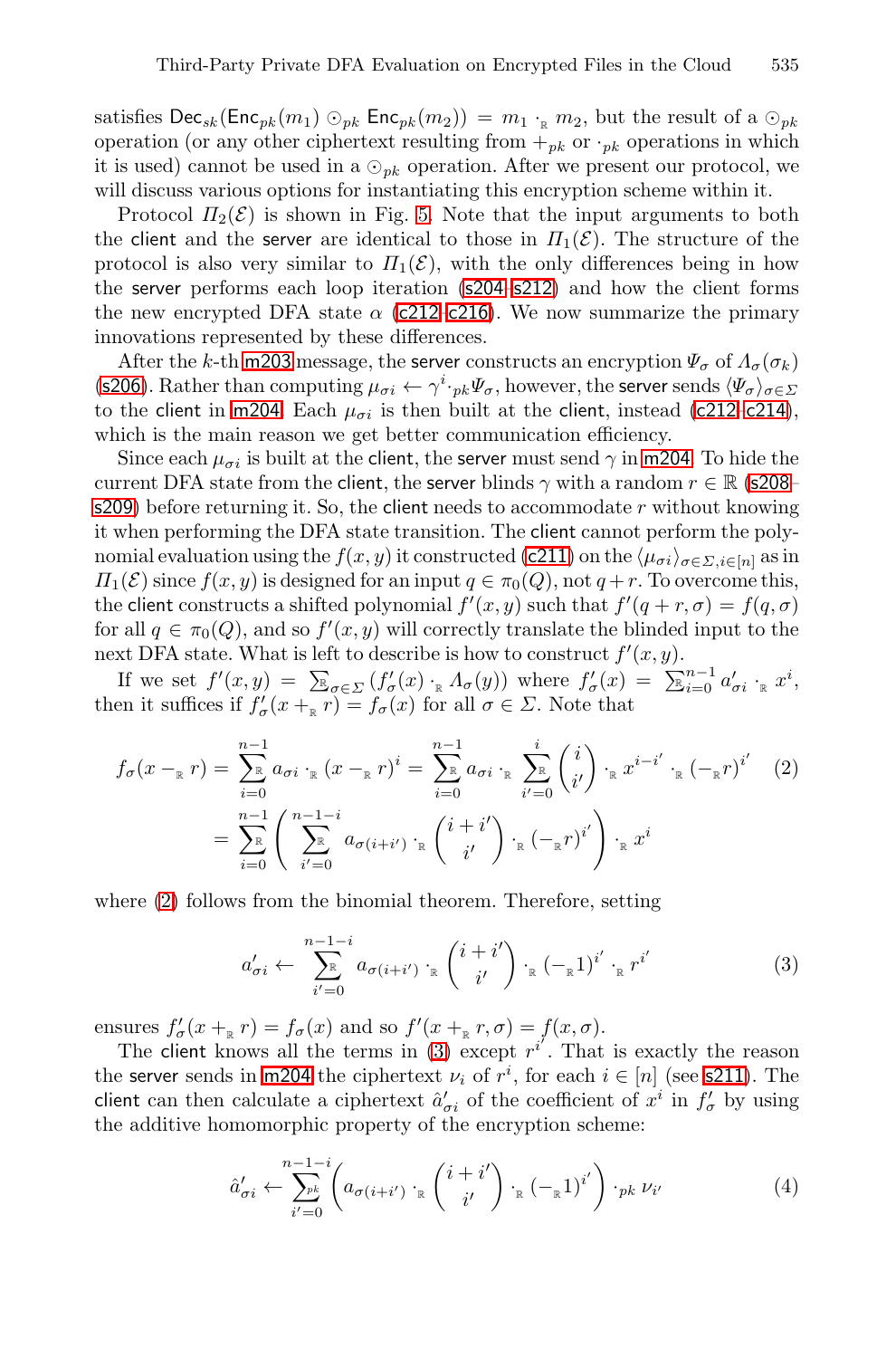In our pseudocode, the calculations (4) are encapsulated within the operation  $\langle \hat{a}'_{\sigma i} \rangle_{\sigma \in \Sigma, i \in [n]} \leftarrow \mathsf{Shift}(\langle v_i \rangle_{i \in [n]}, \langle a_{\sigma i} \rangle_{\sigma \in \Sigma, i \in [n]} )$  $\langle \hat{a}'_{\sigma i} \rangle_{\sigma \in \Sigma, i \in [n]} \leftarrow \mathsf{Shift}(\langle v_i \rangle_{i \in [n]}, \langle a_{\sigma i} \rangle_{\sigma \in \Sigma, i \in [n]} )$  $\langle \hat{a}'_{\sigma i} \rangle_{\sigma \in \Sigma, i \in [n]} \leftarrow \mathsf{Shift}(\langle v_i \rangle_{i \in [n]}, \langle a_{\sigma i} \rangle_{\sigma \in \Sigma, i \in [n]} )$  on line c215.

After the client obtains  $\langle \hat{a}'_{\sigma i} \rangle_{\sigma \in \Sigma, i \in [n]}$  and  $\langle \mu_{\sigma i} \rangle_{\sigma \in \Sigma, i \in [n]}$ , it performs polynomial evaluation at step c216 to assemble the ciphertext of the next DFA state by taking advantage of the one multiplication homomorphism of the cryptosystem. This is where the additional homomorphism helps to achieve much better communication complexity.

The privacy of the file and DFA from server adversaries and the privacy of the [fi](#page-16-12)le from client adversaries can be proved for  $\Pi_2(\mathcal{E})$  very similarly to how they are proved for  $\Pi_1(\mathcal{E})$ . In fact, The[ore](#page-16-12)ms 1–3 hold for  $\Pi_2(\mathcal{E})$  unchanged, once instantiated with a suitable encryption scheme  $\mathcal{E}$ . That said, certain choices of  $\mathcal E$  can require that the protocol be adapted, as discussed below.

**Instantiating**  $\mathcal{E}$ **.** Protocol  $\Pi_2(\mathcal{E})$  requires an additively homomorphic encryption scheme  $\mathcal E$  that also supports the "one time" homomorphic multiplication operator  $\odot_{pk}$ . Perhaps the most well-known such cryptosystem is due to Boneh, Goh and Nissim [8], and moreover, this cryptosystem also supports two-party decryption with a cost comparable to regular decryption [8]. The primary difficulty in instantiating  $\mathcal E$  with this cryptosystem, however, is that decryption — and specifically in  $\bar{H}_2(\mathcal{E})$ , the operation  $\mathsf{Dec}^2_{sk_2}$  — requires comp[utin](#page-9-1)g a discrete logarithm in a large group, which is generally intractable. That said, if the ciphertext is known to encode one of a small number of possible plaintexts, then  $\text{Dec}^2_{sk_2}$ can be adapted to test the ciphertext for each of these plaintexts efficiently. As such, to adapt  $\Pi_2(\mathcal{E})$  to employ this cryptosystem, we can augment messages m2[03](#page-16-13) [an](#page-13-0)d m205 with  $\pi_1(Q)$  (listed in random order)[, for](#page-17-12) the injection  $\pi_1$  at the time the message is sent. This would permit the server to perform  $\mathsf{Dec}^2_{sk_2}(\alpha,\beta)$  in lines  $s204$ ,  $s214$  by testing for these *n* possible plaintexts. It does, however, have the unfortunate side effect of enabling our proofs for the analogs of Theorems 1 and 2 for  $\Pi_2(\mathcal{E})$  $\Pi_2(\mathcal{E})$  $\Pi_2(\mathcal{E})$  [to](#page-16-14) go through only for honest-but-curious server adversaries.  $\Pi_2(\mathcal{E})$  instantiated in this way still appears to be secure ev[en](#page-9-1) against malicious server adversaries, though at this point we can claim this only heuristically.

<span id="page-13-1"></span><span id="page-13-0"></span>Two ot[he](#page-13-1)r possibilities for instantiating  $\mathcal E$  in  $\Pi_2(\mathcal E)$  are due to Gentry, Halevi and Vaikuntanathan [16]<sup>2</sup> and Lauter, Naehrig, and Vaikuntanathan [25]. The primary challenge posed by these cryptosystems is that two-party decryption algorithms for them have not been investigated. Each of these schemes is amenable to sharing its private key securely, after which decryption can be performed using generic two-party computation [36,3]. These insta[nti](#page-16-14)ations retain  $\Pi_2(\mathcal{E})$ 's provable security against malicious server adversaries (i.e., the analogs of Theorems 1 and 2), but  $\Pi_2(\mathcal{E})$  instantiated this way may be less cost-efficient than  $\Pi_1(\text{Pai})$ for many values of n and  $m<sup>3</sup>$  Of course, customized two-party decryption algo-

<sup>&</sup>lt;sup>2</sup> Because we require the plaintext ring to be commutative, we would restrict the plaintext space of the Gentry et al. cryptosystem to diagonal square matrices, versus the arbitrary square matrices over which it is defined.

<sup>3</sup> For example, for the Gentry et al. scheme, a "garbled" arithmetic circuit [3] for secure two-party decryption using additively shared keys would be of size  $O(\kappa^6 \log^5(n+m))$ bits.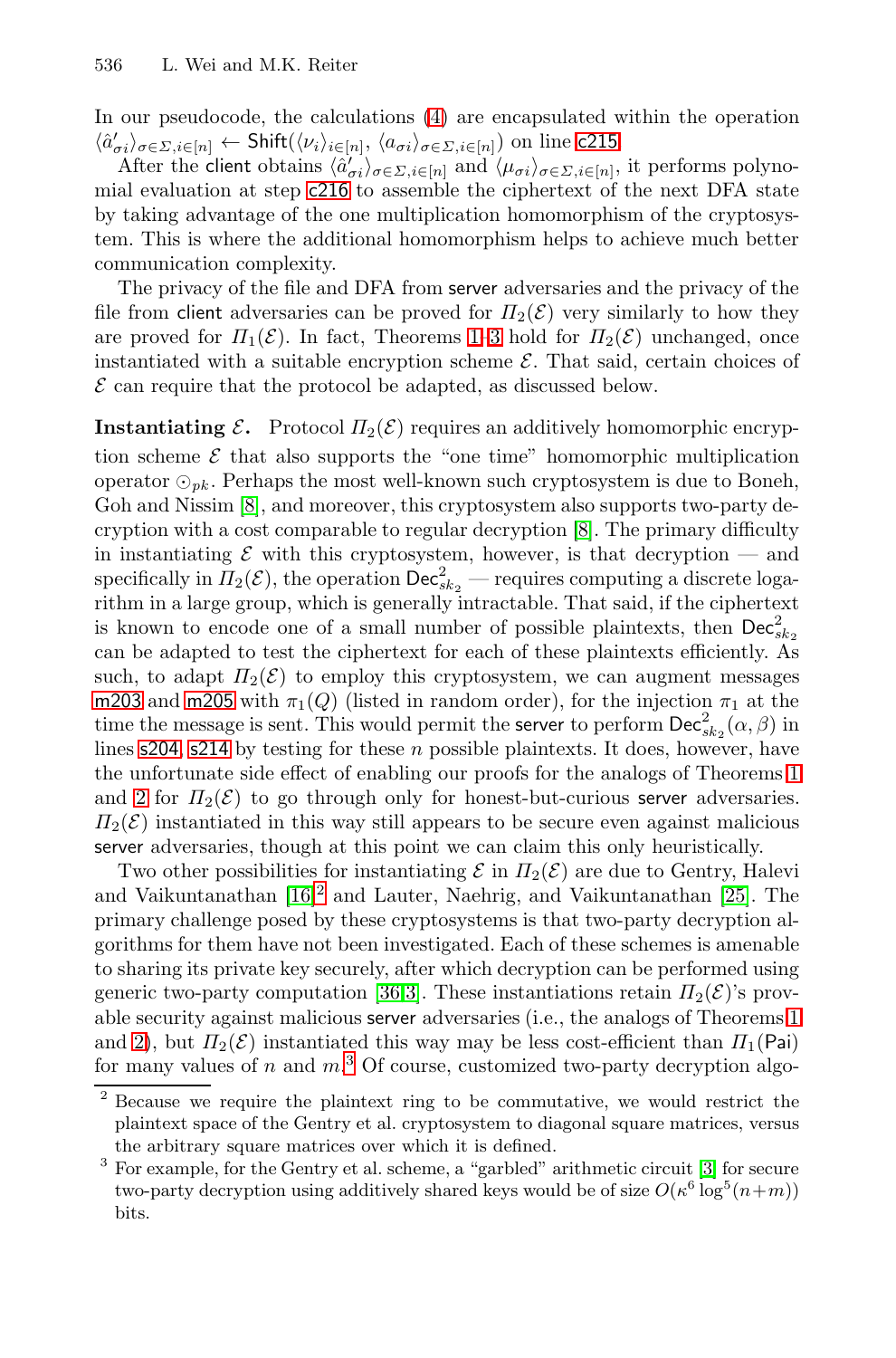<span id="page-14-0"></span>rithms for these cryptosystems could restore the efficiency of  $\Pi_2(\mathcal{E})$ , suggesting a useful open problem for the community.

# **6 Heuristics to Detect [Mi](#page-7-0)sbehavior**

In this section we describe simple extensions to our protocols to detect client or server misbehavior. The detection ability offered by these techniques is only heuristic, but they provide a practical deterrent to misbehavior and, at least as importantly, highlight possibilities outside standard techniques (zero-knowledge proofs) that might be brought to bear to detect misbehavior in data outsourcing situations.

**Detecting** server **Misbehavior.** We showed in §4.2 that both the file privacy and the client's DFA privacy are protected against an arbitrarily malicious server. That said, a malicious server could cause the protocol to return an incorrect result by undetectably executing the protocol incorrectly. Here we describe a defense that, while offering weak guarantees, gives insight into new opportunities provided in the cloud outsourcing setting studied in this paper.

The central idea is that in addition to the authentic encrypted file, the data owner also stores at the server (i) another "decoy" encrypted file of the same length as the authentic file and (ii) the plaintext of the decoy file, digitally signed by the data owner. However, the server is not told which one of the two encrypted files is the decoy. When a client wants to evaluate a DFA M on the (authentic) file, it executes two instances of the protocol in parallel with the server on each of the two encrypted files, while also retrieving (and authenticating, by its digital signature) the plaintext of the decoy file. If the client's DFA when applied to the plaintext of the decoy file evaluates to state  $q$ , then the client checks that at least one of the two protocol executions results in  $q$ . If neither outcome is  $q$ , then it detects that the server has behaved incorrectly. (Of course, if the client divulges when it has detected the server misbehaving, then this might enable the server to infer which of the encrypted files is the decoy, though the client could nevertheless report the misbehavior to the data owner outside the view of the server.)

A malicious server could try to guess which file is the decoy and execute the protocol faithfully on that file, while misbehaving on the other one to alter the result. Obviously the chance it guesses correctly is  $\frac{1}{2}$ . A server could also misbehave for both files, hoping that one of the protocol executions results in the correct final state for the decoy file. The probability of succeeding in this attack is a function of the decoy file and of the specific DFA that the client is evaluating. To improve the probability of detecting a misbehaving server, the client could also create more DFA queries to evaluate on both files. Moreover, additional decoy files could be stored at the server to increase the chance that a misbehaving server is detected.

**Detecting** client **Misbehavior.** A similar but slightly more involved technique could be used to heuristically detect client misbehavior in our protocols. In this technique, at the beginning of the protocol in which the client will use DFA  $\langle Q, \Sigma, \delta, q_{\text{init}} \rangle$ , the server creates and sends to the client another DFA  $\langle Q, \Sigma', \delta, q_{\text{init}} \rangle$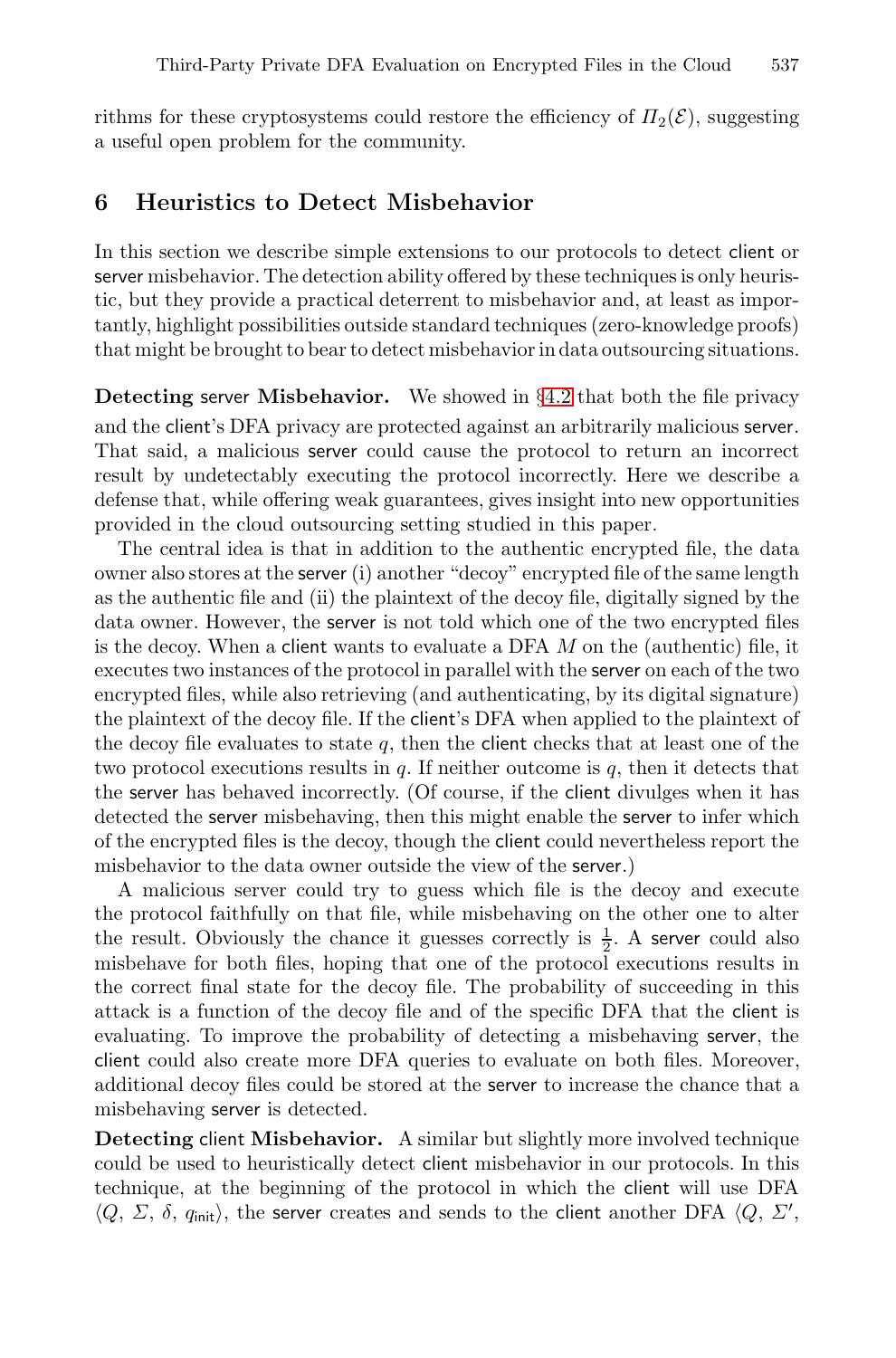δ',  $q_{\text{init}}$  where  $\Sigma' \cap \Sigma = \emptyset$ , i.e., another DFA with the same states and the same initial state but a different (and nonoverlapping) alphabet. Note that to create this DFA, the server need only know Q and  $q_{\text{init}}$ , which in the absence of  $\delta$ reveal nothing about the pattern for which the client is searc[hin](#page-15-0)g (aside from the number  $n$ , which is conveyed to the server in the protocol already). The client then executes the protocol using the combined DFA  $\langle Q, \Sigma \cup \Sigma', \delta \cup \delta', q_{\text{init}} \rangle$ <sup>4</sup> As above, the client runs two instances of the [pro](#page-9-0)tocol in parallel: the server uses the authentic file in one instance; in the other, it creates and uses another file of the same length but consisting of characters in  $\Sigma'$ . After the protocol completes, the client sends the final states back to the server, which checks to be sure that the pair of final states include the result of applying  $\langle Q, \Sigma', \delta', q_{\text{init}} \rangle$  to the file it created before telling the client which of the pair of states is the correct result.<sup>5</sup>

This technique for detecting client misbehavior relies on the inability of the client to detect which of the two files consists of elements of  $\Sigma$  and which consists of elements of  $\Sigma'$  a property that we argued heuristically in §4.3 holds against a malicious client. It also depends on the file and DFA created by the server; as in the defense against server misbehavior above, this can be strengthened with multiple DFAs and files.

# **7 Conclusion**

With the growth of cloud storage, it is imperative to develop efficient techniques for enabling the same sorts of third-party access to cloud-resident files that is commonplace today for privately stored files  $-$  e.g., malware scans or searches by authorized partners. Encryption of cloud-resident files, however, hinders these sorts of third-party access.

<span id="page-15-0"></span>In this paper, we have developed protocols for enabling DFA evaluation on encrypted files by third parties authorized by the file owner. Our protocols provably protect the privacy of the DFA from an arbitrarily malicious server holding the ciphertext file, as well as the privacy of the file from the server and from an honest-but-curious client performing the DFA evaluation (and even from an arbitrarily malicious client, heuristically). Our protocols employ additively homomorphic cryptosystems or small extensions thereof, for which practical implementations exist. The costs of our protocols in terms of storage, communication and computation suggest that they are practical for many domains, particularly ones where files consist of symbols from a limited alphabet, and are more practical than protocols that would result from applying general private two-party computation or fully homomorphic encryption to this problem.

<sup>&</sup>lt;sup>4</sup> Because doing so requires the server to hold ciphertexts  $\langle c_{kj} \rangle_{k \in [\ell], j \in [|\Sigma| + |\Sigma'|] \setminus [|\Sigma|]}$ the data owner must additionally provide these ciphertexts when it stores the file.

 $5$  Divulging the final states to the server reveals minimal information about the pattern for which the client was searching (assuming the elements of Q are encoded as random elements of  $\mathbb{R}$ ), specifically whether the final state was  $q_{\text{init}}$ . Even this leakage can be avoided by designing the DFA so it never returns to  $q_{init}$ .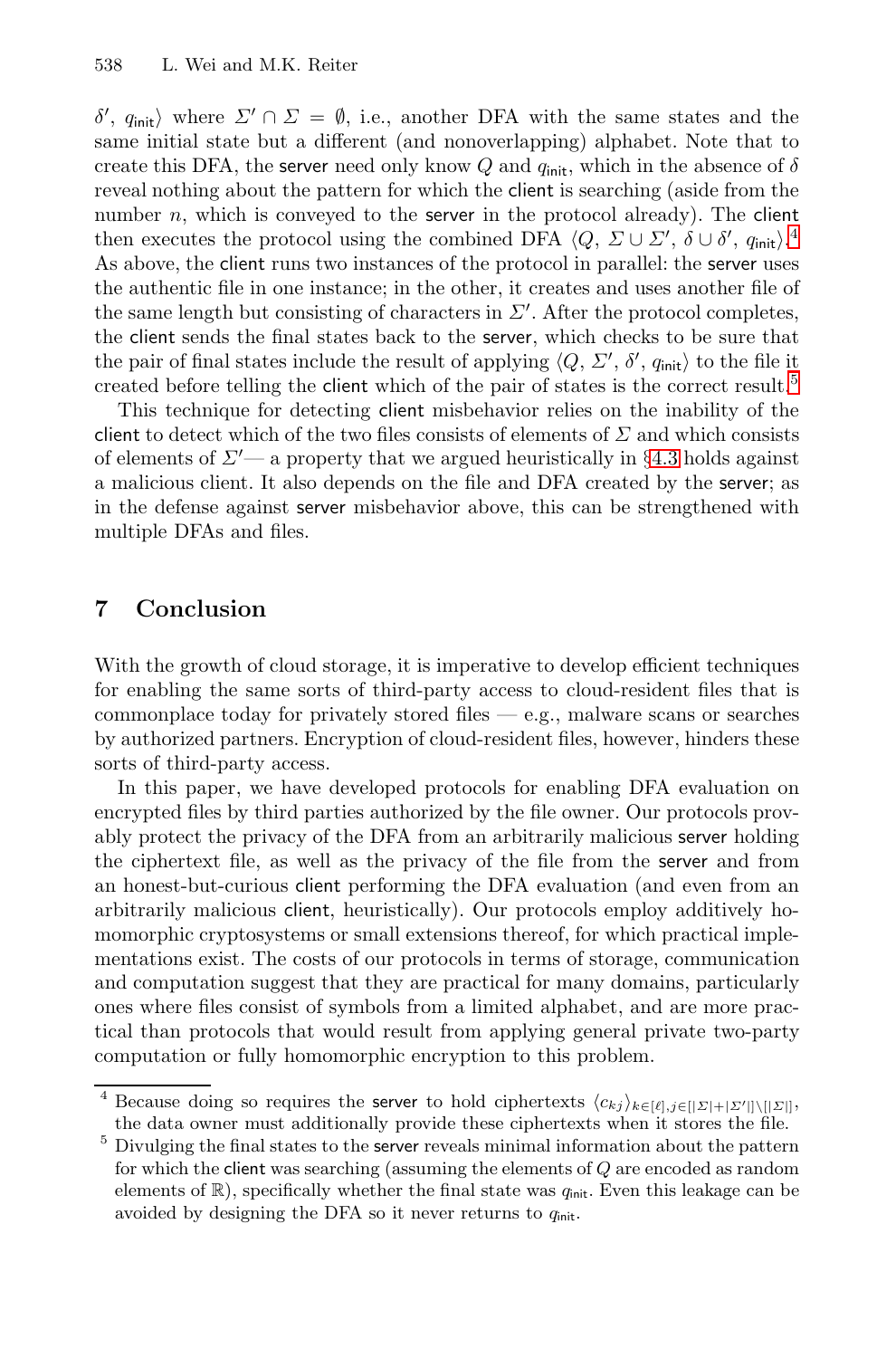<span id="page-16-14"></span><span id="page-16-11"></span><span id="page-16-5"></span><span id="page-16-2"></span><span id="page-16-1"></span><span id="page-16-0"></span>**[Acknowledgments.](http://www.npia.police.uk/en/8934.htm)** We are grateful to Dan Boneh for helpful clarifications about the Boneh-Goh-Nissim cryptosystem [8]. This research was supported in part by NSF award 0910483 and by a gift from NEC.

# <span id="page-16-12"></span><span id="page-16-7"></span>**References**

- 1. GenBank, http://www.ncbi.nlm.nih.gov/genbank/
- <span id="page-16-8"></span>2. United Kingdom National DNA Database,
- http://www.npia.police.uk/en/8934.htm
- <span id="page-16-10"></span>3. Applebaum, B., Ishai, Y., Kushilevitz, E.: How to garble arithmetic circuits. In: 52nd IEEE Symposium on Foundations of Computer Science (2011)
- 4. Bellare, M., Desai, A., Pointcheval, D., Rogaway, P.: Relations among Notions of Security for Public-Key Encryption Schemes. In: Krawczyk, H. (ed.) CRYPTO 1998. LNCS, vol. 1462, p. 26. Springer, Heidelberg (1998)
- <span id="page-16-4"></span>5. Ben-David, A., Nisan, N., Pinkas, B.: FairplayMP: A system for secure multiparty computation. In: 15th ACM Conference on Computer and Communications Security (2008)
- <span id="page-16-6"></span>6. Betel, D., Hogue, C.: Kangaroo – a pattern-matching program for biological sequences. BMC Bioinformatics 3 (2002)
- 7. Blanton, M., Aliasgari, M.: Secure Outsourcing of DNA Searching via Finite Automata. In: Foresti, S., Jajodia, S. (eds.) Data and Applications Security and Privacy XXIV. LNCS, vol. 6166, pp. 49–64. Springer, Heidelberg (2010)
- <span id="page-16-3"></span>8. Boneh, D., Goh, E.J., Nissim, K.: Evaluating 2-DNF formulas on ciphertexts. In: Kilian, J. (ed.) TCC 2005. LNCS, vol. 3378, pp. 325–341. Springer, Heidelberg (2005)
- 9. Choi, S.G., Elbaz, A., Juels, A., Malkin, T., Yung, M.: Two-Party Computing with Encrypted Data. In: Kurosawa, K. (ed.) ASIACRYPT 2007. LNCS, vol. 4833, pp. 298–314. Springer, Heidelberg (2007)
- <span id="page-16-13"></span>10. Damgård, I., Jurik, M.: A Generalisation, a Simplification and Some Applications of Paillier's Probabilistic Public-Key System. In: Kim, K.-c. (ed.) PKC 2001. LNCS, vol. 1992. Springer, Heidelberg (2001)
- <span id="page-16-9"></span>11. van Dijk, M., Gentry, C., Halevi, S., Vaikuntanathan, V.: Fully Homomorphic Encryption over the Integers. In: Gilbert, H. (ed.) EUROCRYPT 2010. LNCS, vol. 6110, pp. 24–43. Springer, Heidelberg (2010)
- 12. Frikken, K.B.: Practical Private DNA String Searching and Matching through Efficient Oblivious Automata Evaluation. In: Gudes, E., Vaidya, J. (eds.) Data and Applications Security XXIII. LNCS, vol. 5645, pp. 81–94. Springer, Heidelberg (2009)
- 13. Gennaro, R., Hazay, C., Sorensen, J.S.: Text Search Protocols with Simulation Based Security. In: Nguyen, P.Q., Pointcheval, D. (eds.) PKC 2010. LNCS, vol. 6056, pp. 332–350. Springer, Heidelberg (2010)
- 14. Gentry, C.: Fully homomorphic encryption using ideal lattices. In: 41st ACM Symposium on Theory of Computing (2009)
- 15. Gentry, C., Halevi, S.: Implementing Gentry's Fully-Homomorphic Encryption Scheme. In: Paterson, K.G. (ed.) EUROCRYPT 2011. LNCS, vol. 6632, pp. 129– 148. Springer, Heidelberg (2011)
- 16. Gentry, C., Halevi, S., Vaikuntanathan, V.: A Simple BGN-Type Cryptosystem from LWE. In: Gilbert, H. (ed.) EUROCRYPT 2010. LNCS, vol. 6110, pp. 506– 522. Springer, Heidelberg (2010)
- 17. Gentry, C., Ramzan, Z.: Single-Database Private Information Retrieval with Constant Communication Rate. In: Caires, L., Italiano, G.F., Monteiro, L., Palamidessi, C., Yung, M. (eds.) ICALP 2005. LNCS, vol. 3580, pp. 803–815. Springer, Heidelberg (2005)